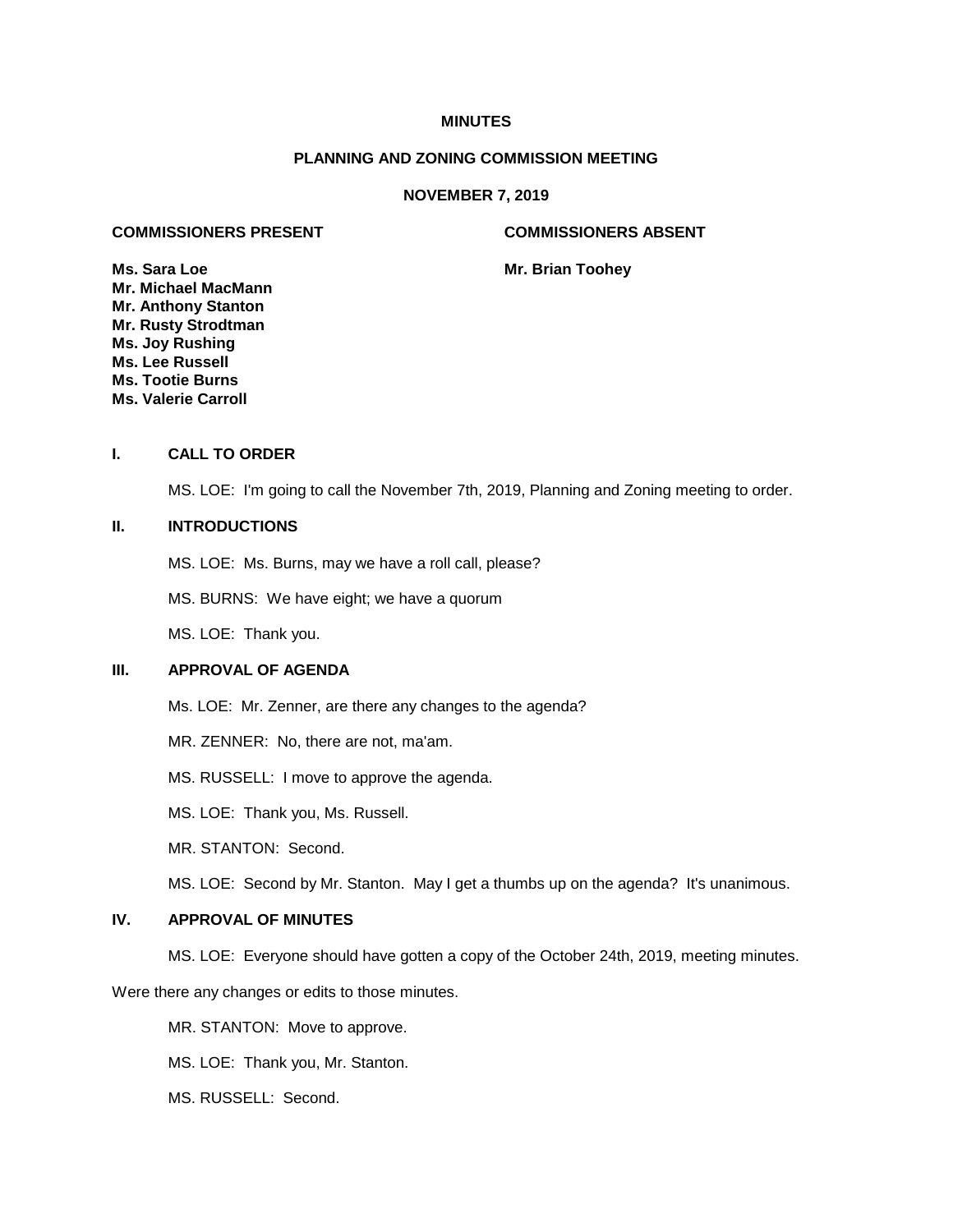MS. LOE: Second by Ms. Russell. Thumbs up approval on the meeting minutes? Some abstentions -- two, three -- three abstentions. The rest are yes.

### **V. PUBLIC HEARINGS**

#### **Case Number 225-2019**

**A request by Cochran Engineering (agent) on behalf of Columbia Mall, LLC, Dillard's, Inc., J.C. Penney Properties, Inc., and Dayton-Hudson Corporation (owners) for approval of a PD plan major amendment to the Columbia Mall PD Development Plan, to split an existing lot into two separate lots to create a new 1.58-acre lot that will include a new hotel building, and for approval of a design modification to Section 29-5.1(f)(3) to allow a lot line through an existing structure. The approximately 66.92-acre property is located at the southwest corner of Stadium Boulevard and Bernadette Drive, and includes addresses 2200, 2300, and 2400 Bernadette Drive, and 2201 and 2301 West Worley Street.** 

MS. LOE: May we have a staff report, please?

Staff report was given by Mr. Clint Smith of the Planning and Development Department. Staff recommends approval of the design adjustment for the new lot line.

MS. LOE: Thank you, Mr. Smith. Are there any Commissioners -- before we move to Commissioner questions, are there any Commissioners who have any comments they would like to make? Mr. Strodtman?

MR. STRODTMAN: Yes, ma'am. I would like to -- due to my conflict of employment, I will be recusing -- excusing myself for the rest of the discussion on this case.

MS. LOE: Thank you. Any other Commissioners?

MS. RUSHING: I have a question.

MS. LOE: We're not quite there yet, Ms. Rushing. Before we ask Staff for -- any questions, I would like to ask any Commissioner who has had an ex parte prior to this meeting related to this case to please disclose that now so all Commissioners have the same information to consider on behalf of this case in front of us. Seeing none. Questions, Ms. Rushing?

MS. RUSHING: I just wanted to verify, there is going to be a sidewalk around all -- the three sides of this development?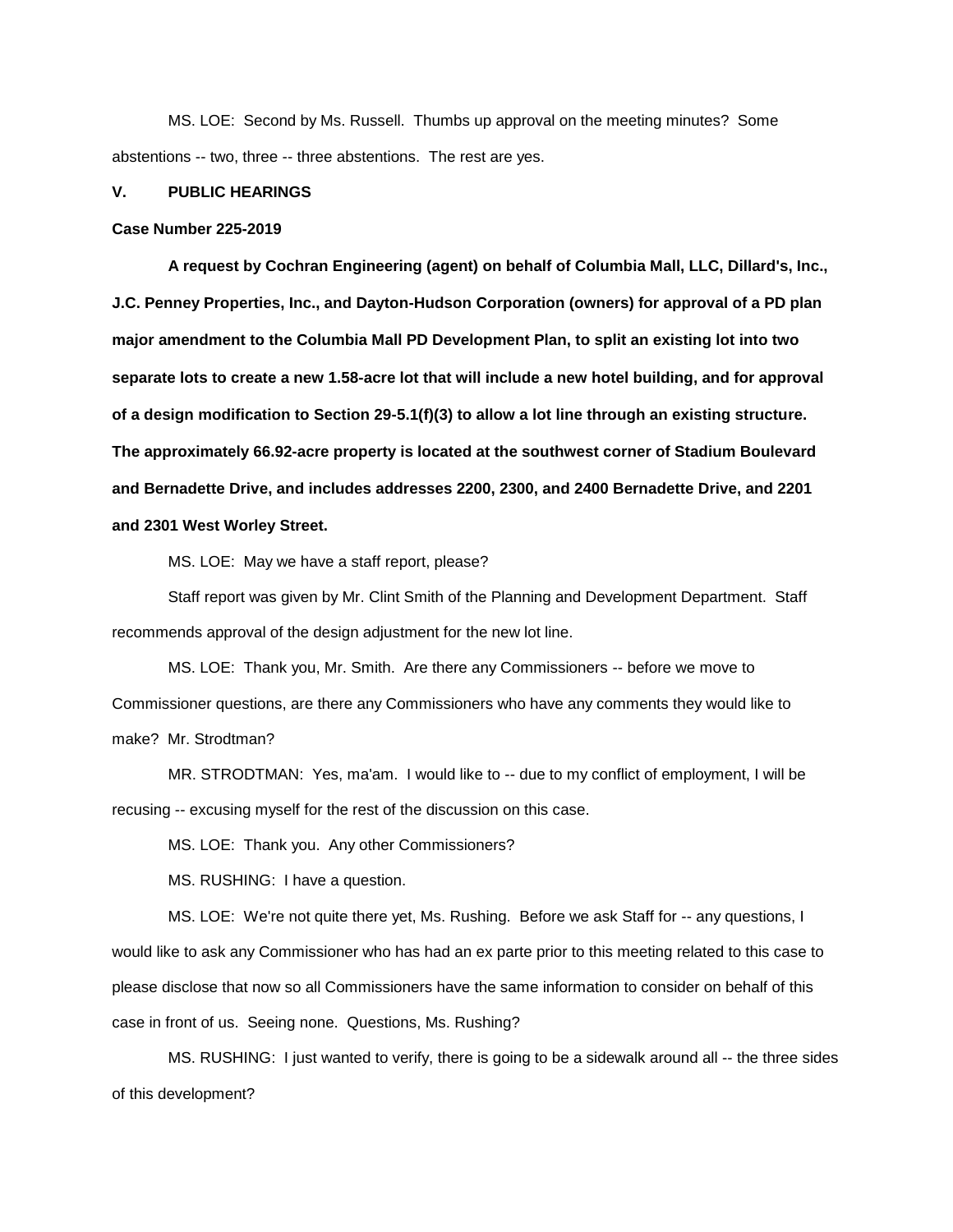MR. SMITH: No. So there's two existing sidewalks. One, as you can see in the picture here, along the north that's existing on Bernadette, and there's an internal sidewalk on the east side, again that would be left side, and that will stay. No additional sidewalks are being proposed to be added or removed, I think, with the site plan.

MS. RUSHING: What about -- there are hotels on the other side of Bernadette. Is -- is there going to be some way for pedestrians to safely cross, it looks like, from this hotel to the other hotels?

MR. SMITH: I didn't get a very good close-up shot there, but I believe that is a lighted intersection here, so you could see a crosswalk right there at the intersection, yeah.

MS. RUSHING: Oh, right there on the -- yeah. Okay.

MS. LOE: Any additional questions for Commissioners? Mr. Smith, I had a question. Who completes the design adjustment worksheet?

MR. SMITH: The applicant does.

MS. LOE: Okay. Thank you. Also, I had found an earlier version of the City of Columbia landscaping and tree preservation standards from 2005 that required a ten-foot landscape strip on parking lots containing more than 150 spaces. So was the six-foot strip required because this was a PUD plan? It just -- there seemed to be a ten-foot standard. You mentioned that this did have ten feet.

MR. SMITH: Correct.

MS. LOE: And it did look like that there was a standard that the City had for ten feet on some parking lots when there were more than 150 parking spaces. And I was wondering if they had six feet because it was a PUD plan?

MR. SMITH: You -- would you be able to share that? I'm not sure where that came from.

MR. ZENNER: Okay. You're dealing with an internal document that our arborist and our building and site development department operated under prior to the adoption of our current Unified Development Code.

MS. LOE: Correct.

MR. ZENNER: The parking standards that did previously exist, we have typically had, at least in the 11 years I've been here, we have typically had a minimum six-foot buffer strip between parking lots and adjacent rights-of-way. So I've been here since 2008. And then we've had enhanced landscaping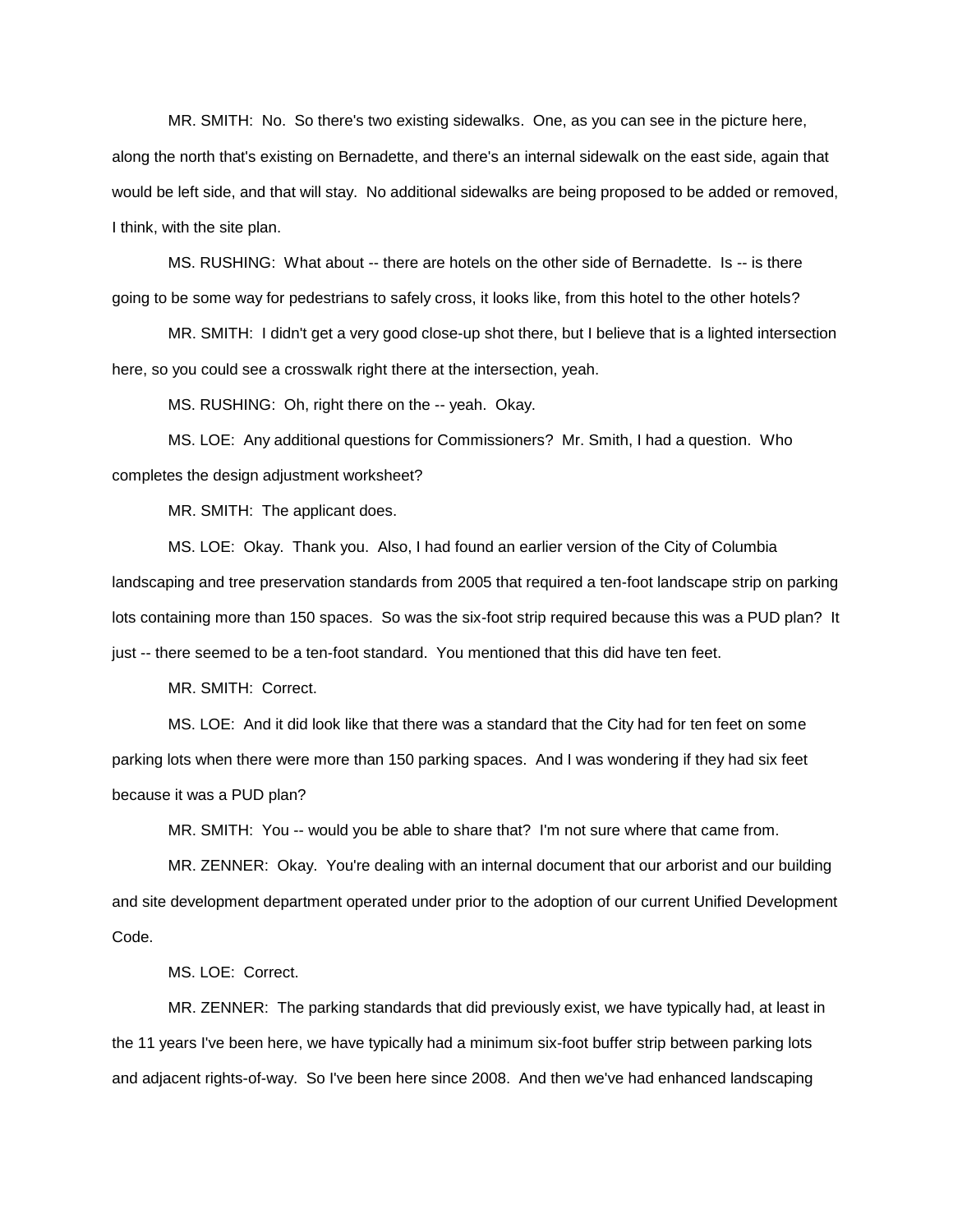between parking bays that have been ten feet in width. And so given that the vintage of this PUD plan was one that may have straddled the regulatory structure, there were landscape waivers that were granted with the mall originally, as well, so there may be some unique attributes of what exists out here. But what is currently required per the UDC is a six-foot landscape strip along all -- for pavement within 25 feet of all rights-of-way, and then it must be improved with a particular plant material mixture. And that has existed in its state as it currently -- at least as it is today, since 2017, when we adopted the UDC.

MR. SMITH: Yeah. So, yeah. The ten-foot is actually from a previous code. It may be in the current code. It refers to when you have 150 parking spaces within a parking lot, there must be a separation between those down the middle. If you're familiar with, like, Walmart on Fairview, they have a landscape strip that separates bays of parking, so it's more of an internal landscape strip.

MS. LOE: There's a diagram later in there, and I believe it also covers the buffer between the parking lot and the street.

MR. ZENNER: Yeah. And that's actually -- it's a diagram that's slightly modified in our current code, as well. So we have one that allocates the internal landscape requirement as well as then the general parameters within the landscape code dictate the perimeter landscaping. And then, of course, you have to also deal with general site landscaping for a commercial development. It can be no less than 15 percent, and that's existed, as well, for the entire time I've been here.

MR. SMITH: And if you refer to this graphic here, if you look, it's -- the public road is on the bottom and the left, and that's six feet. It's the internal landscape part. It's -- that's the ten-feet-wide one. That one, too. They're a little hard to read, but that's -- I think that's actually our current code. So this plan actually originally was approved probably way prior to this. It was 1986. And I don't know if they had landscape requirements at that point. They didn't have a landscape plan, so part of this was actually them submitting a landscape plan to cover the whole site so that we do have one now. Major amendments usually --

MS. LOE: So that, that was my question which was --

MR. SMITH: Yeah. So major amendments are generally required to meet the current standards for the site where they're affecting change. So since this site is changing, they are required to be compliant with this portion of it anyway. So the six foot is the minimum along the street.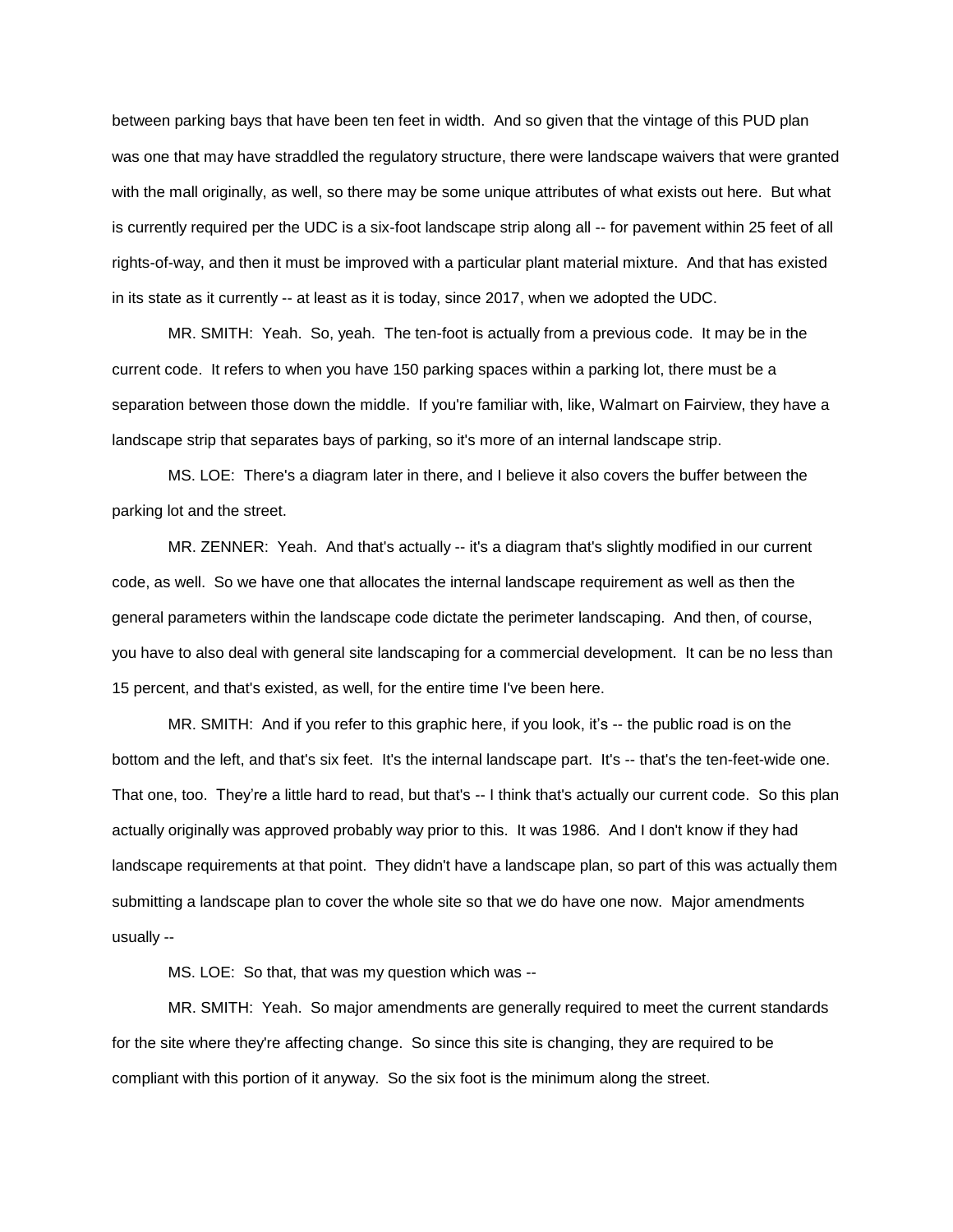MS. LOE: Thank you. How wide is the street there?

MR. SMITH: Oh, that's a good question. It is -- it is a wide street. It's probably four lanes.

MS. RUSHING: Exactly what I was thinking.

MR. SMITH: Yeah. It's -- it's on the -- I think it may be on the plan. I think they did call that out. Do you remember, by chance?

MR. ZENNER: Dealing with at least 48 to 50 feet probably of pavement.

MR. SMITH: It varies between 70 feet and 66 feet of right-of-way, so the -- so the street pavement width is going to be less than that, maybe ten or fifteen feet less than that.

MS. LOE: Thank you. Mr. MacMann?

MR. MACMANN: If I may, just to clarify. You all may recall on our last Columbia Mall change, I noted on the plan that there was actually about 10 percent less landscaping, though it was authorized at the time, and that was all because of waivers that had been given when that plan was submitted. And that all used to be ten feet, and when the street was widened, they took some of that out. Just FYI.

MS. LOE: Any additional comments or questions for staff? Seeing none, we will move on to public comments.

### **PUBLIC HEARING OPENED**

MS. LOE: If there anyone who would like to make public comments on this case, to speak on this matter, we would welcome that. Please give us your name and address for the record. You will be limited to three minutes. If you are speaking for a group, you may speak for six minutes.

MR. REED: I'll speak fast. Elliott Reed with Cochran Engineering, 530A East Independence Drive, Union, Missouri. Thank you for hearing our case tonight. Just to highlight a couple of points that Clint had on his presentation, this is an infill project. We will utilize existing infrastructure at the mall. There will be an increase of density, but there will be no new curb cuts. The access from the site will be from the internal ring road. It's a new four-story hotel with associated parking lot. It'll have a new parking lot surface, but there will be no net parking added to the development. It's going to add a residential component to the right now exclusive retail environment. It will also satisfy our mixed use in today's completely retail climate, so it will add a mixed-use component to the -- to the site. Like Clint said, there will 106 parking spaces lost for this development. That still, per the UDC, leaves us about 900 spaces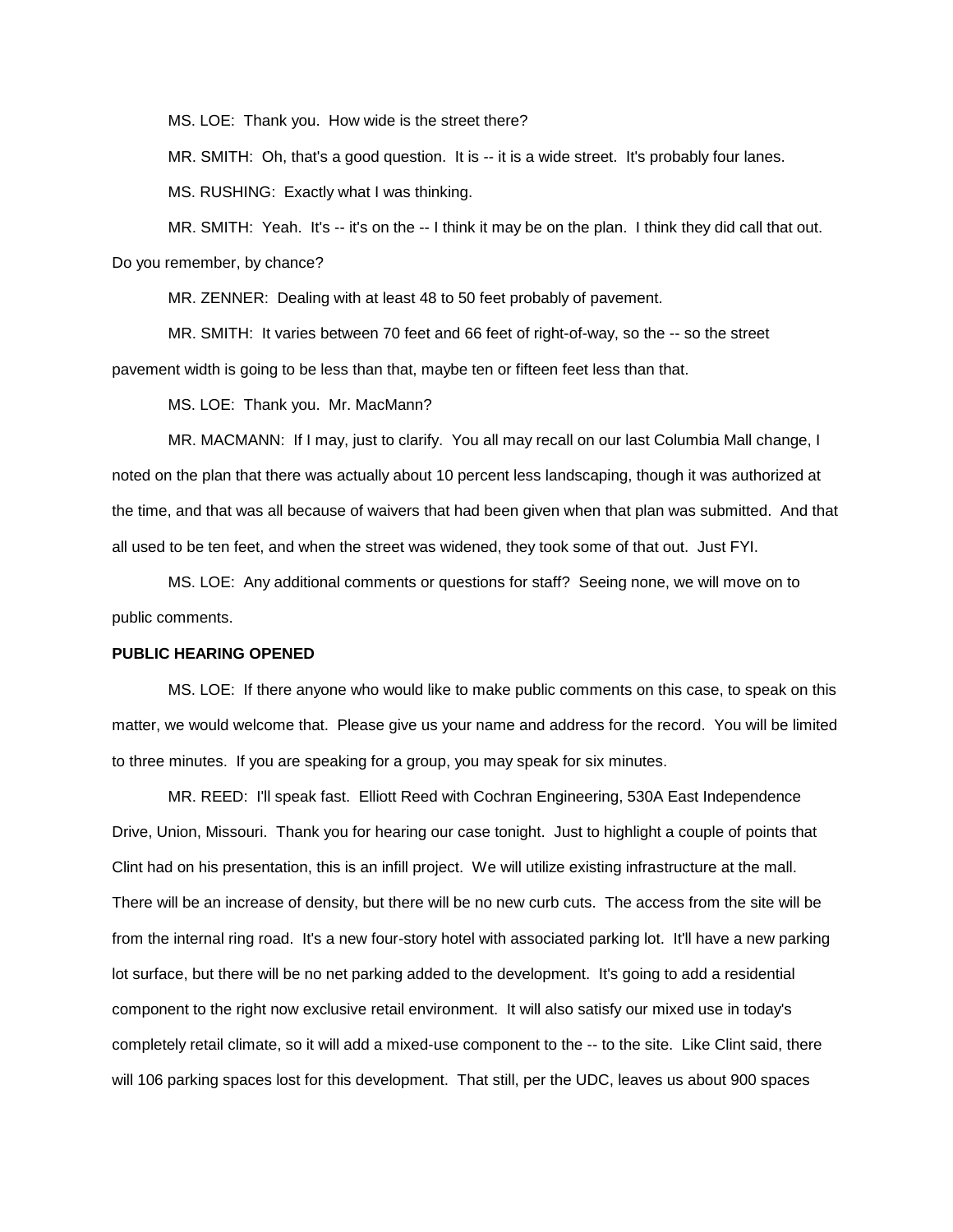heavy on the -- on the total mall since the UDC has been updated for parking code. I guess -- and the real question at hand is, the issue with staff is the shortness of the landscaping buffer there. This is a very unique site. It's very long along Bernadette and shallow, which leads us to the -- the shorter landscape buffer. Basically, in order to make up for having the one-foot landscape buffer instead of the six feet, we're doubling the number of trees on the site. Per code, we would be required to have, I believe it was, 21 trees. We are proposing 41, so we're almost doubling it. So that would be our compromise. The - and the simple question is, why don't we just add five feet to the site and move the ring road. The -- prior to 2013, that ring road did not exist on the site. When Bernadette was updated, there was four access points on Bernadette that did not line up across the street. It was combined to the three that line up very well right now. As part of that development, or that redevelopment, the traffic consultant recommended a ring road along the mall there, and that ring road goes directly adjacent to our site. If we had to interrupt that ring road, that would be a major interruption on the traffic around the mall. And then, also, we would have to redo about 17 islands there, including on both sides of the -- those entrances. And the adjustment that we're requesting down to a foot is not unheard of in this area. The -- we highlighted, I believe, five different locations along Bernadette that right now currently exist smaller or shorter than six feet. The first one is Target, labeled number one; number two is Bernadette Square across the street, the Smoke Shop across the street, Drury Inn right at the corner is number four; and then Wendy's is number five, and then down on the corner there is Texas Roadhouse. Target has 42 inches along Bernadette. Bernadette Square has eight, the Smoke Shop has 16, the Drury Inn has 20, Wendy's has basically zero at the intersection, as does the Texas Roadhouse. So we feel that our requesting of 12 is in line with what currently exists along Bernadette. And as he explained, Bernadette has been widened and has pinched some of the areas there along -- along the street. And highlighted in red are some of the islands that we would have to remove or modify in order to swing that ring road around the -- around the hotel site. And I'd be happy to answer any questions you have.

MS. LOE: Thank you, Mr. Reed. Are there any questions for this speaker? Ms. Rushing?

MS. RUSHING: They're requesting a five-foot retaining wall. What is the reason for that?

MR. REED: The site right now is about five feet above the street, so the -- you climb into the site from Bernadette through those -- maybe those little 100-foot extension drives. And then we need to match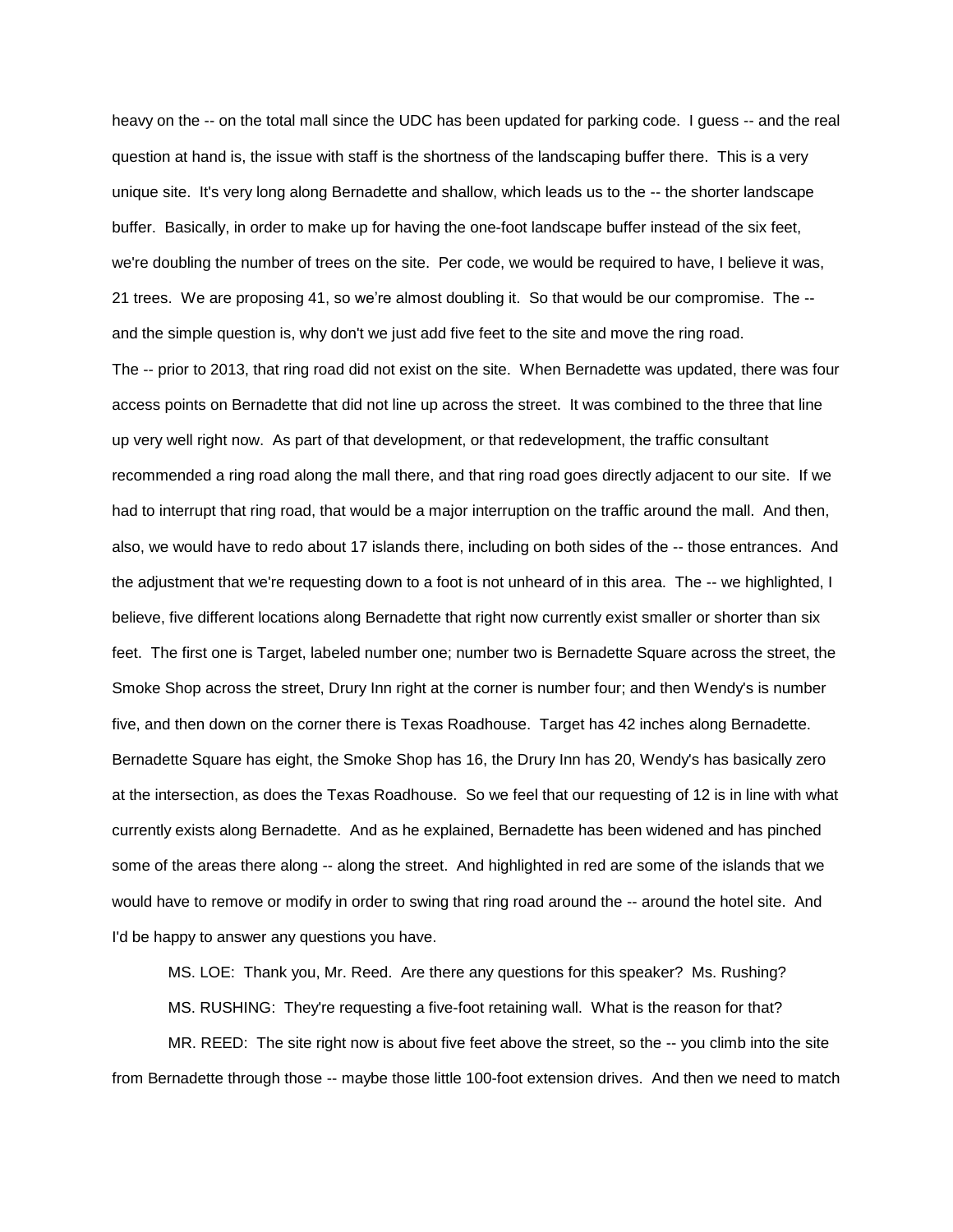up with the ring road. Basically, that's going to be where our parking lot sits. So it's going to be very near the elevation of the parking lot as it sits today, which is about five feet above the street. If we didn't have the retaining wall and lowered it five feet, we wouldn't be able to access the ring road.

MS. LOE: Ms. Burns?

MS. BURNS: As far as the -- I don't know if your presentation, Mr. Reed, is still available, but if you could show your slide of the ring road and how you are going to have to reconfigure those islands.

MR. REED: Right there.

MS. BURNS: So is it a loss of parking spaces for your development, or why would you have to reconfigure that?

MR. REED: If we -- we're basically out of room on the site. So if we were to move that, let's say, south is down on the page, that -- the hotel and that associated drive and the sidewalks and everything else now encroach into the ring road, so the ring road would have to be shifted south and the parking spaces south and the island south.

MS. BURNS: But they're 900 heavy in the parking spaces, so there are parking spaces to give?

MR. REED: Yes, and I -- yes, there are. And I'm -- and I'm not saying that the actual space removal is an issue, it's more a disruption to the -- the site in general, and all of the tenants have access rights to that ring road, as well.

MS. BURNS: Thank you.

MR. REED: That's a dedicated access for the -- for the mall, and that became in 2013, like I said. MS. LOE: Any additional questions? I see none. Thank you.

MR. REED: Thank you.

MS. LOE: Any additional speakers on this case? Seeing none, we'll close public comments.

# **PUBLIC HEARING CLOSED**

MS. LOE: Commissioner discussion? Ms. Russell?

MS. RUSSELL: I actually went out there and sat in the parking lot looking at this trying to envision this hotel, and I think it would actually make the corridor look nicer because they're going to put 41 trees and bushes around there. I'm going to support this, mainly because -- and I -- I know it's just my opinion,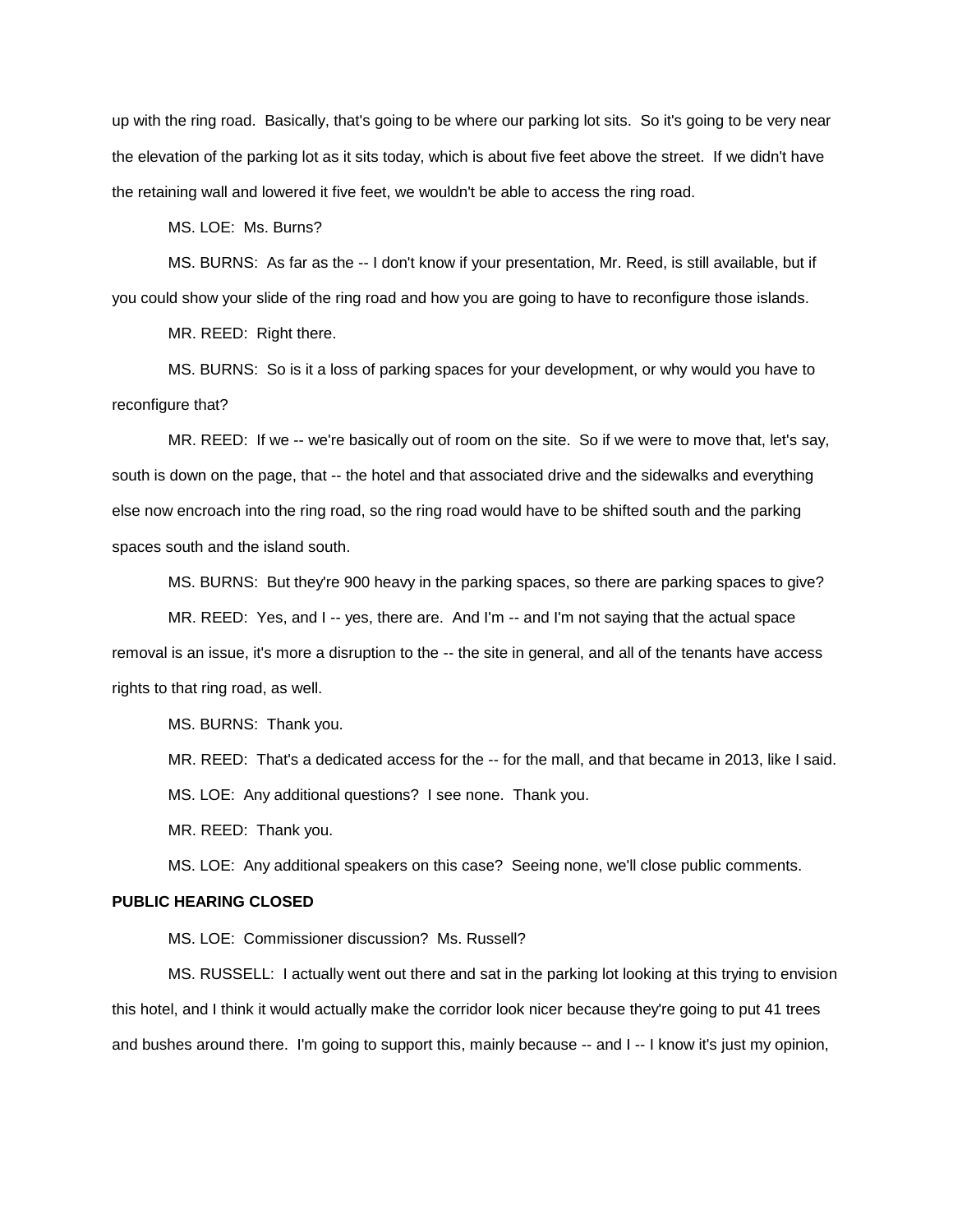but it's -- I think it'll make it look nicer there. There's -- there's no trees on the other side and, actually, I think this is going to make that corridor look much better than just a big open parking place.

MS. LOE: Additional comments? Ms. Burns?

MS. BURNS: I would -- I spend way too much time at the mall, unfortunately, and I -- to me, it's five feet of green space that we're losing, and it's important out there is that corridor down Bernadette. The rest of the mall landscaping is significant when you head down -- what's the connector -- that's there green space on the side and then Target on the other. It's larger than a six-foot buffer, and it's significantly landscaped. And I think driving along Bernadette, I appreciate the extra trees. I'd like to see 41 trees on six feet of green space.

MS. LOE: Ms. Carroll?

MS. CARROLL: It's my recollection just being in Columbia that the other six locations with less green space, those are all pre-UDC, right? Is that yes from staff?

MR. SMITH: I'd say that's accurate.

MS. CARROLL: Okay.

MS. LOE: Any additional comments? This is coming up at an interesting time because we just were talking about street trees in a -- the last week's work session, and we do have a requirement for street trees now. And we were discussing whether or not to keep them on residential streets, but we did not discuss whether or not they should be kept on nonresidential streets. We were unanimous that they should be maintained on nonresidential streets. I agree with Ms. Burns that I appreciate having the trees on Bernadette when I drive down, and it doesn't bother me that they're not on the north side because I appreciate having them on the south side. The idea of raising a building off the street reminds me of the -- what they did to the LA Music Center on Grand Street, and they just spent \$41 million trying to reconnect that plaza back to the street because pulling it up off the street disconnected it from the traffic and the pedestrian activity. So it took them a couple decades and several million dollars, and it was obviously a completely different street. But I don't see any reason to create an urban problem from scratch when we can learn that lesson from another community doing it already. So I don't support the waiver request. I think we've already made a determination that we do believe in street trees. I agree with Ms. Carroll pointing out that the examples that were brought forward were pre the requirement for street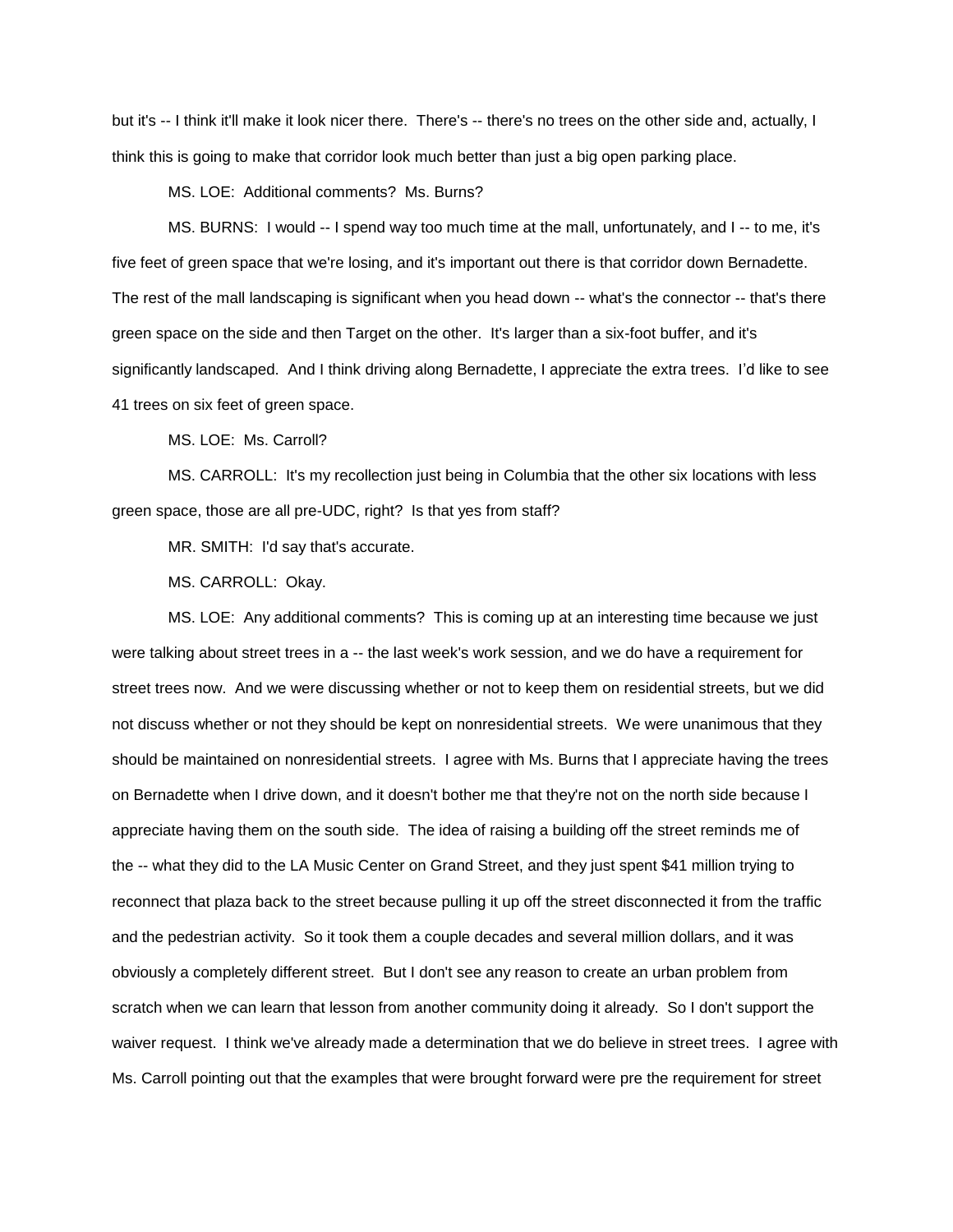trees and, therefore, I'm not sure they're really relevant in this instance. And I don't think -- I don't really want to promote what I would consider poor urban planning. Mr. MacMann?

MR. MACMANN: Just one more thing to reinforce what the both of you, the three of you just said. Since the UDC, we have a lot of requests to -- from folks to not apply it to them. Just FYI, I think we need to -- we wrote it, we need to stick to it at some juncture.

MS. LOE: Any additional comments? Ms. Russell?

MS. RUSSELL: Well, I'm going to make a motion.

MS. LOE: Please.

MS. RUSSELL: In the case of 225-2019, the Columbia Mall PD plan, I move to approve the requested major amendment for the Columbia Mall PD Plan.

MR. MACMANN: I'll second for the purposes of bringing up the vote.

MS. LOE: Second by Mr. MacMann. We have a motion on the floor. Any discussion on that motion? I see none. Ms. Burns, may we have roll call.

MS. BURNS: Yes.

Ro**ll Call Vote (Voting "yes" is to recommend approval.) Voting Yes: Mr. Stanton, Ms.** 

**Rushing, Ms. Russell. Voting No: Mr. MacMann, Ms. Burns, Ms. Carroll, Ms. Loe. Motion fails 4-3.** 

MS. BURNS: Four to three, motion is denied.

MR. ZENNER: And if I may, I just want to make very clear for the purposes of the record, that motion was to approve with the lot line design modification and with the design exception or design adjustment, as Mr. Smith pointed out, for the landscaping.

MS. LOE: Correct.

MS. ZENNER: So if you now would like to entertain a different motion separating either the design -- the design exception or design adjustment for the landscaping out, and address the issue of the plan modification and the design modification for the lot line, that would probably be appropriate.

MS. RUSSELL: So to clarify, Mr. Zenner, we are only voting on now the lot line issue?

MR. ZENNER: No. You're voting on -- you have three components here with this request. You have a major plan amendment which includes a design modification to allow a lot line to go through a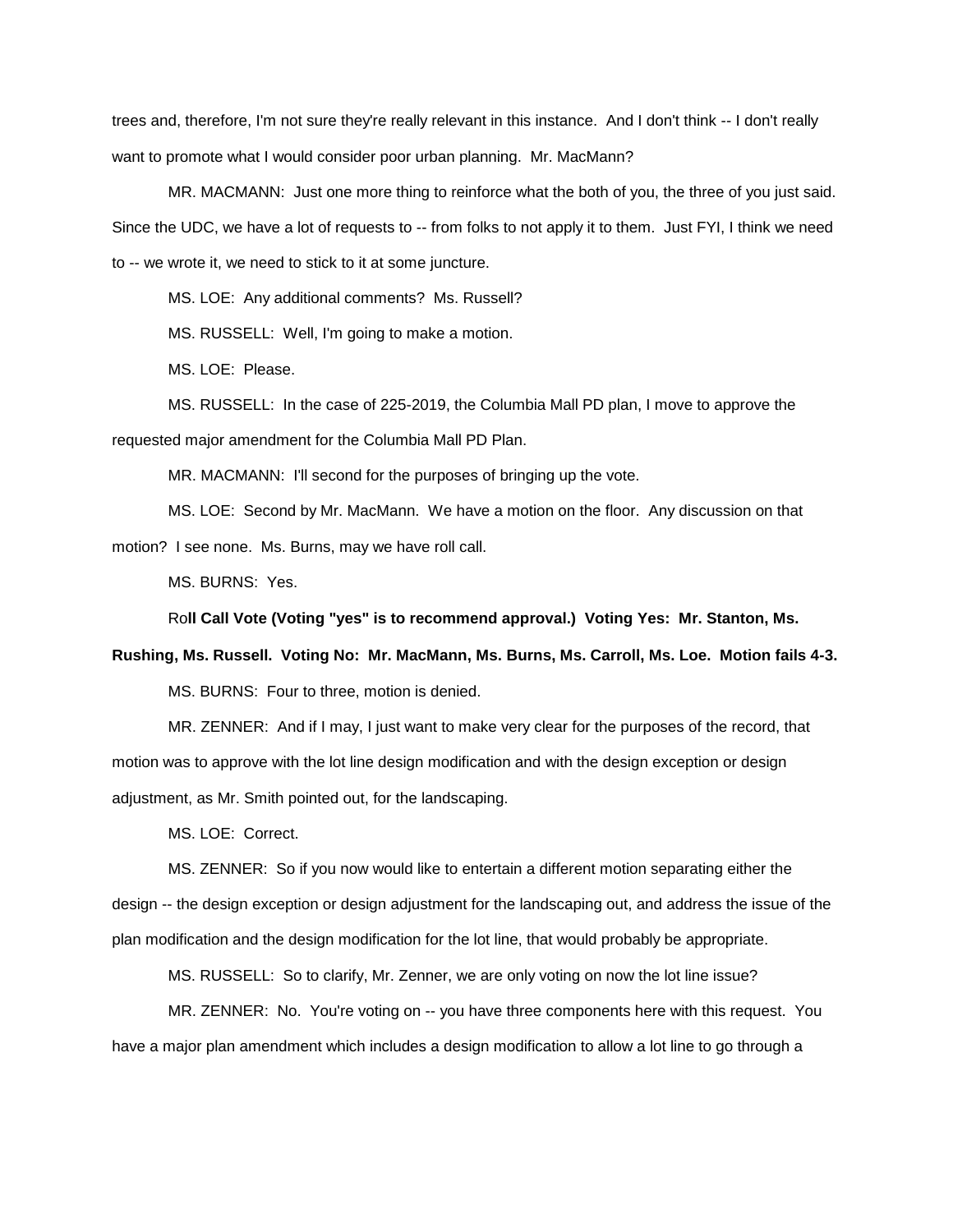structure; i.e., the parking lot, and you have a request for a design exception from the landscaping requirements of 29-4.4.

MS. RUSSELL: So if I'm clear, we are restating a motion and someone might state a motion in favor of both of the staff recommendations, either/or, two separate --

MR. ZENNER: Yeah. Either/or. You could do however you'd like to. You currently have just failed to pass a motion to approve the --

MS. LOE: Everything.

MR. ZENNER: -- everything with no regard to the staff recommendation for the 29-4.4.

MS. LOE: Could you put the staff recommendation slide back up perhaps?

MR. ZENNER: Yes. One moment here.

MS. RUSHING: So I can make an amendment. Okay. I will make a motion to approve the request by Cochran Engineering on behalf of Columbia Mall, et cetera, Dillard's, J.C. Penney Properties, and Dayton Hudson Corporation, for approval of a PD plan major amendment to the Columbia Mall PD Development Plan to split an existing lot into two separate lots to create a new lot and for approval of a design modification to allow a lot line through an existing structure, but denying the request -- I'm not seeing that here for this waiver of the six-foot landscaping strip. Is that going to be close?

MS. RUSSELL: It could be separate.

MR. ZENNER: That will be close and --

MS. RUSSELL: The landscaping should be a separate motion.

MR. ZENNER: It is -- actually, it isn't. The way that the motion has been stated is correct.

However, it should have added to it, subject to the submission of a new PD plan in conformance with the landscaping standards as defined within the UDC.

MS. RUSHING: And I will accept that addition to the motion.

MR. ZENNER: Well, if you would like, I'll restate that for Ms. Rushing and everyone?

MR. MACMANN: I would like -- yes. But I'm going to second that. But just to be clear, the amendment and the adjustment are not included in your motion; is that correct?

MS. RUSHING: No, they were.

MR. ZENNER: They were. That's why I'm going to restate it for you all.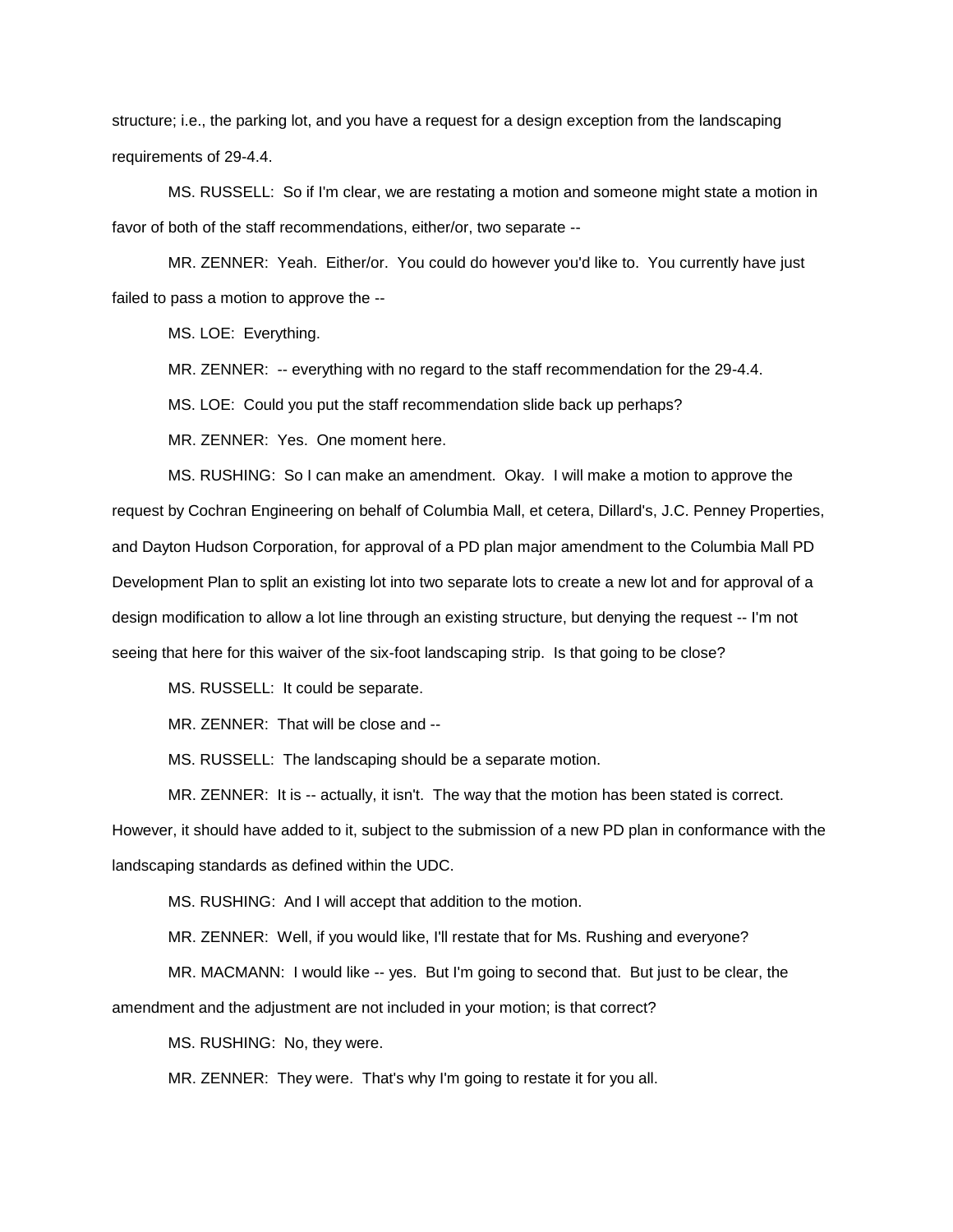MS. RUSHING: So the -- it would allow the split of the lot across the parking area, but it would not allow the waiver of the six-foot landscaping.

MR. MACMANN: And the wall?

MS. RUSHING: Huh?

MR. MACMANN: Okay. That's where I'm --

MS. RUSHING: The retaining wall?

MR. MACMANN: The retaining wall?

MR. ZENNER: They could -- they could accommodate the retaining wall. I think the design would have to -- if they need a retaining wall, they could accommodate the retaining wall, but what Ms. Rushing's motion is recommending is that they have to do both. They have to -- if they need a retaining wall, they can have it, but they also have to have the landscaping.

MR. SMITH: Just for clarity, the retaining wall is permitted in a front yard. Waiving the six-foot landscape allows them then to move it from six feet to one foot.

MR. MACMANN: My second stands. Thank you.

MR. SMITH: And so this motion then would be the P & Z with that condition would be comfortable as long as it conforms to the UDC, that it would then move on to City Council regardless of how the site plan may change? Because to conform, they may have to revise the site plan.

MS. RUSHING: Correct. And that's what Patrick added to the motion.

MR. ZENNER: So, if I can --

MR. SMITH: Go.

MR. ZENNER: If you would like me to restate the motion, unless there's another question. So the motion on the floor at this point, as offered by Ms. Rushing and seconded by Mr. MacMann, is to approve the request by Columbia Mall to amend the Columbia Mall PD Plan, to create an additional lot to accommodate a new hotel, approve a design modification to allow a lot line to go through the existing parking lot which is defined as a structure, and to deny the requested design adjustment to the landscaping requirements of Section 29-4.4 of the Unified Development Code and subject the plan to being revised to conform to the Unified Development Code standards prior to submission to the City Council.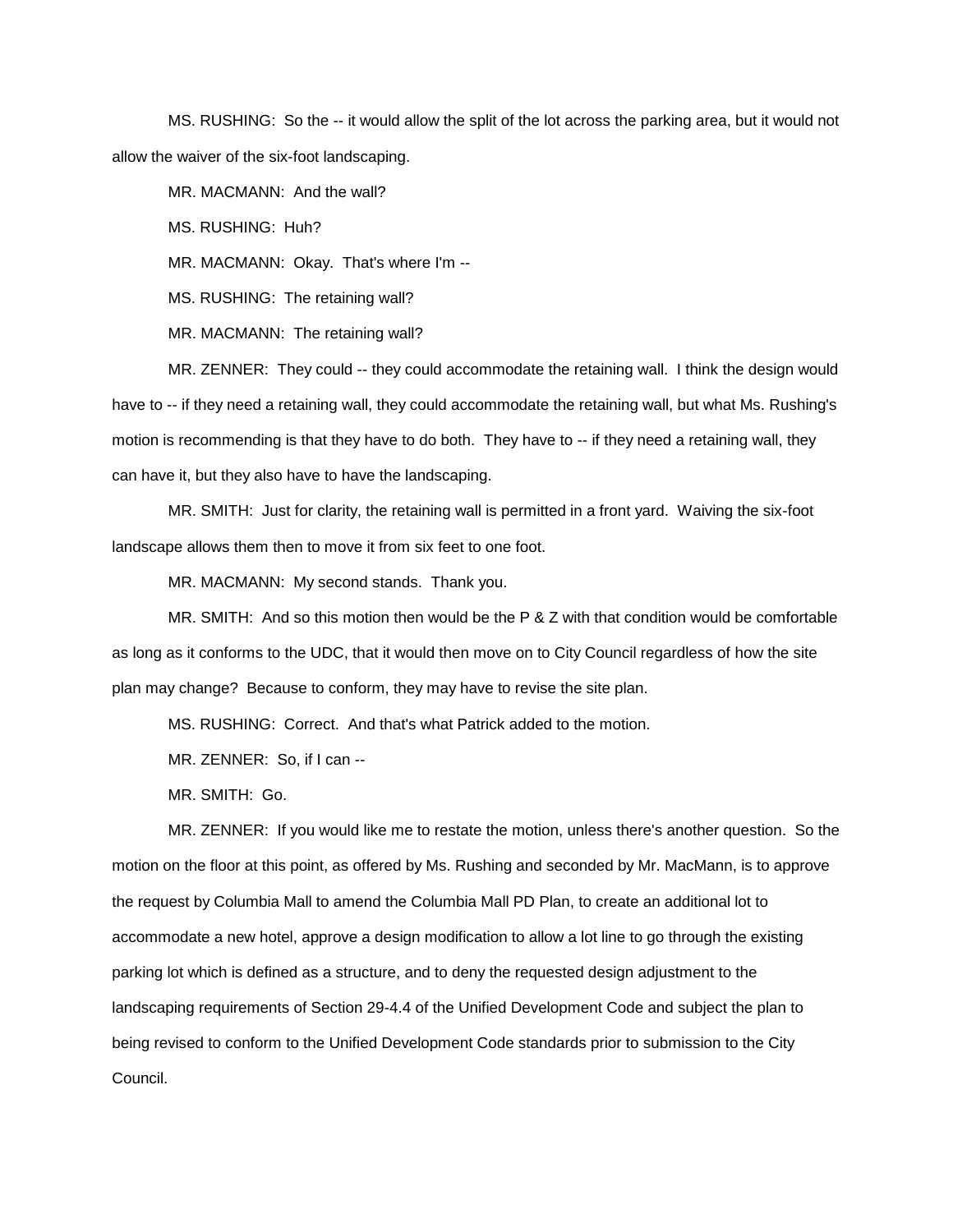MS. LOE: We have a motion on the floor. Any discussion on that motion. I see none. Ms. Burns, may we have a roll call, please.

MS. BURNS: Yes.

**Roll Call Vote (Voting "yes" is to recommend approval.) Voting Yes: Mr. MacMann, Mr.** 

**Stanton, Ms. Rushing, Ms. Russell, Ms. Burns, Ms. Carroll, Ms. Loe. Motion carries 7-0.**

MS. BURNS: Seven to zero, motion carries.

MS. LOE: Thank you. Recommendation for approval will be forwarded to City Council.

MR. ZENNER: Upon submission of a revised development plan.

MS. LOE: Moving on to our next item of the evening.

## **Case Number 237-2019**

**A request by D & D Investments of Columbia, LLC, to rename Rice Road to Geyser Boulevard, beginning at Ballenger Lane and continuing east to its terminus at Lake of the Woods Road, an approximately one-mile-long stretch of roadway.**

MS. LOE: May we have a staff report, please?

Staff report was given by Mr. Clint Smith of the Planning and Development Department. Staff recommends denial of the proposed renaming of Rice Road given that such action is not for the purpose of resolving a name duplication, the action does not include the entire length of the roadway, and due to the disruptive impact that such a name change will have upon the service providers (public and private), property owners and the general public.

MS. LOE: Thank you, Mr. Smith. Are there any -- well, before we get on to questions, I would like to ask Commissioners if anyone has had any ex parte on this case prior to this meeting and, if so, to share that with the Commission so we all have that information before us. Ms. Rushing?

MS. RUSHING: I did have a discussion with a member of the community who indicated he lives in this area and he didn't care one way or the other. That's all.

MS. LOE: Thank you. Any other Commissioners? Ms. Carroll?

MS. CARROLL: I asked a few first responder friends if they thought that it would relate, and mixed responses.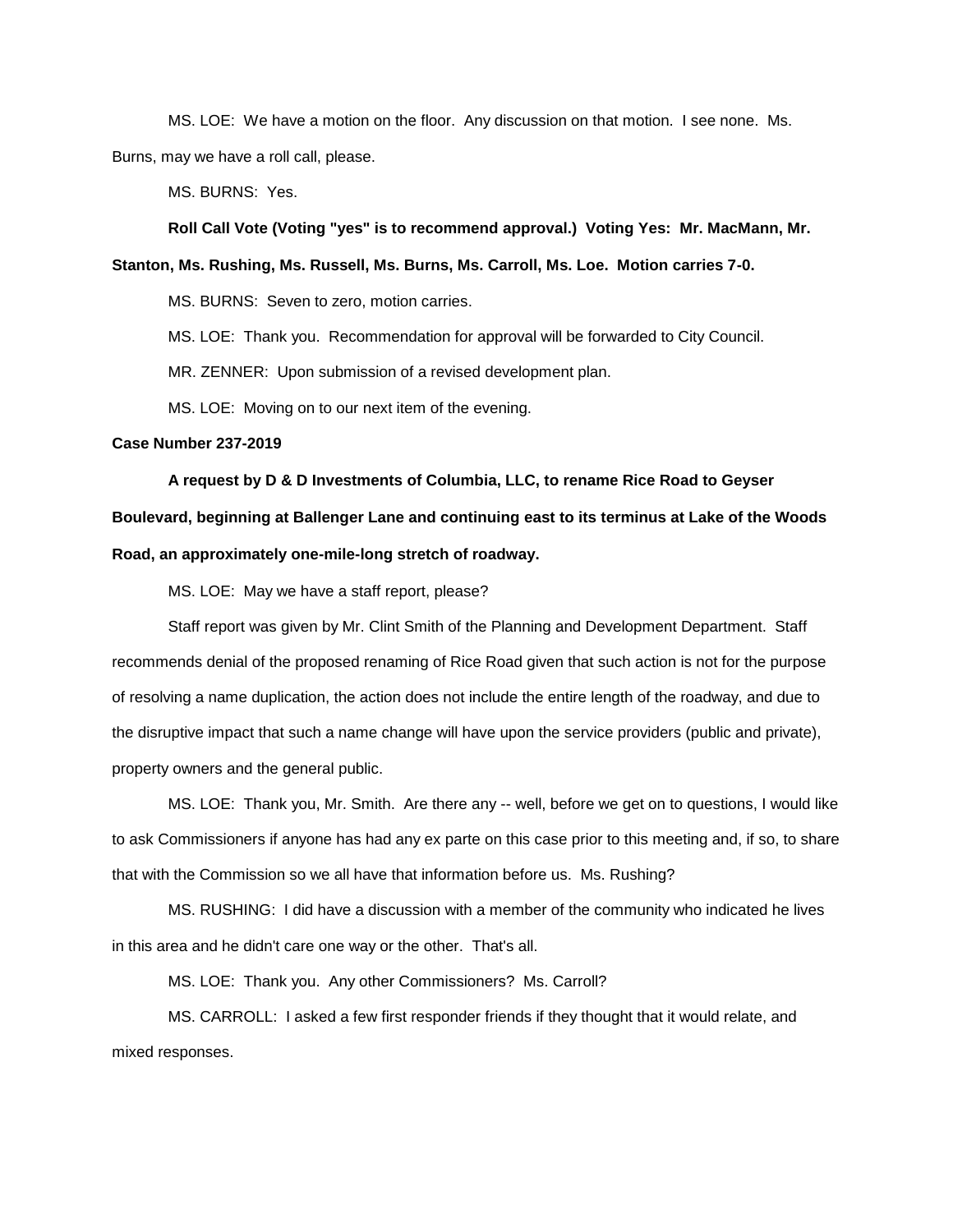MS. LOE: Thank you. Any additional comments on ex parte? Seeing none. Are there any questions for staff? Mr. Strodtman?

MR. STRODTMAN: And staff, Mr. Smith, you may not know, but this isn't -- this -- this -- the recommendation that you're making has not always been the case, and I'll just throw out an example, Nifong. You know, Nifong is AC, Nifong and then there's probably a couple of others.

MS. RUSSELL: Grindstone, Vawter School.

MR. STRODTMAN: Grindstone, Vawter School. So is there any history there or do you know? I thought those roads are very -- you know, disorganized because of all of the different names, but it has happened, I guess.

MR. SMITH: It has happened. And -- and I didn't specifically research the chain of events that led to those. I think most people internally would suggest that those aren't best practice either. I would point out, though, generally, when you are considering breaking a street name like this, if you are considering it, doing it at a major intersection is probably the -- probably the best idea as opposed to breaking just in a location that is along a residential street portion. So you do see some of those street name changes and that's generally where you will see them, so there's a clear distinction between where one ends and the other begins. But I can't say there was any specific policy that said that -- that was an acceptable practice other than I think there was no specific policy against or for it, so it's really a case-by-case basis, I would say.

MR. TEDDY: I can't account for all the names along that sequence, but I know when Grindstone Parkway was built, that was basically a new alignment of Nifong, so Nifong was left in its old alignment, a portion of it, and it -- and the road became known as the Nifong connector, so I think the decision was made not to change Nifong because it had addresses along it.

MR. STRODTMAN: Thank you.

MS. LOE: Any additional questions for staff? Seeing none, we will open up the floor for public comment.

## **PUBLIC HEARING OPENED**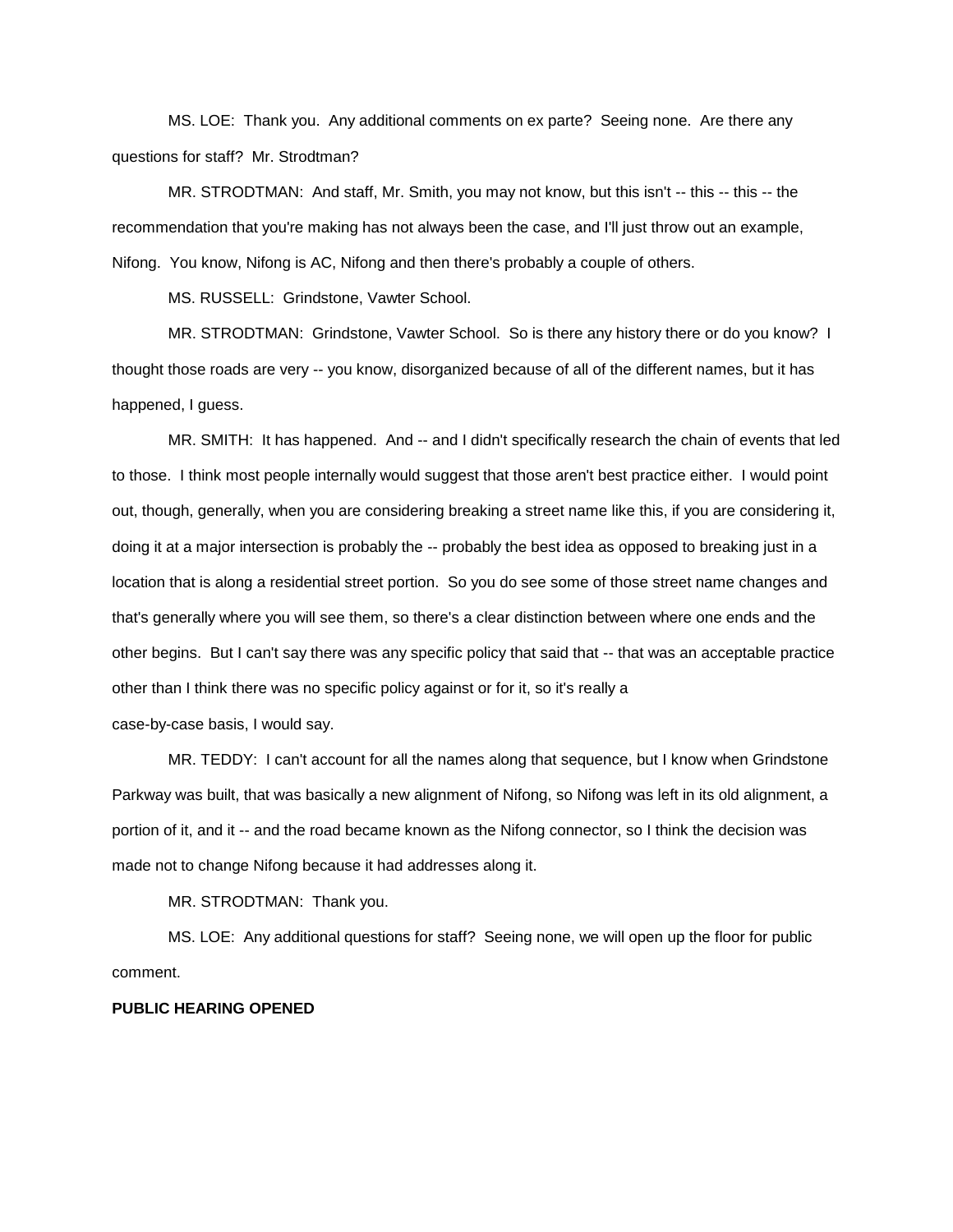MS. LOE: If anyone has comments to make on this case, please come forward and give us your name and address for the record. You'll have three minutes to speak. If you're representing a group, you have six minutes to speak.

MR. FARNEN: Good evening. My name is Mark Farnen, 103 East Brandon, Columbia, Missouri. I'm appearing on behalf of the applicant, D & D, LLC. I'm happy to answer any questions, and there are a lot of them, kind of like the one that we just asked about how did we get that Nifong thing. Feel free to do that because there is a lot of unusual information and we don't do this very often. We think that the staff report was good, but I want to add some context. They showed you one map and they had a similar kind of a red line to show you where Rice Road was. My line is a little longer because that continuous road, which they accurately pointed out, really turns into Hanover. And if that were one continuous road, it would include -- it would look like that, that yellow part would be Hanover, the red part would be Rice Road, and if we were given our way, then that next part would be green. We built the orange part. That was annexed into the City in 2006. There was no road there until 2018. So this is not a dramatic change over a long time. It took 12 years before that road even got built there. That was because when they annexed it, the City said we will give you the permission, we will give you the ability to annex this in with the contingency that whoever gets it has to build the road so the City doesn't have to, so we did. We spent a million dollars to build that -- that orange part of the road, which is an extension of Rice Road. And what that did is that popped -- that made access to Lake of the Woods possible from all of the rest of the neighborhoods to the west. So it was a City benefit. It was a requirement. And then that part that was annexed that's in the black oval, that is called Forest Hills Subdivision. So when we built the road, then we thought we'll name that road Forest Hills Road. That was the first thing that we thought of. And we informally asked -- this was not the formal request at the time, can we just do that, and they said, well, there's nothing that prohibits it. The Code is pretty permissive about this, but we already have a Forest Avenue in this town, so you can't call it Forest Hills. So we said what can we name it, and they said go online and Joint Communications in Boone County has this little road name check tool. And you put names in until it says it's okay. So we started in the As and we got to Avian, and -- and it said that's a good name and we thought it sounded like birds and it was nice, so we said okay. So we turned that in, and the road name check tool said it was right, but then they got to the human check part, and the human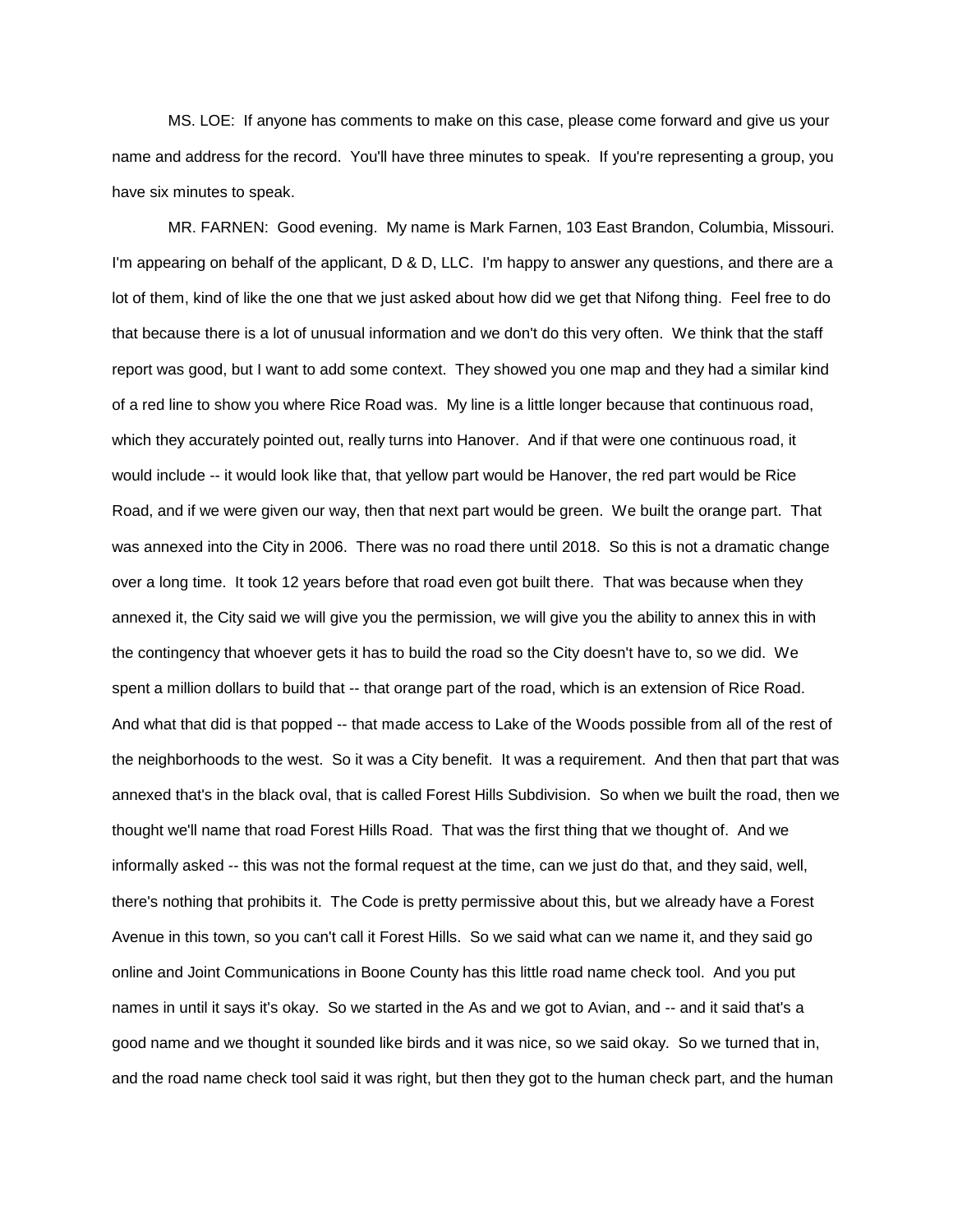check part, they said, we said this out loud and the word "Avian" sounds too much like the word "Fabian" which is the name of a street, so even though you passed the check, that's not going to do anymore, so we changed it again. We put in about 100 different names. There are so many different rules for this, and we came up with the name Geyser because we have Waterfront to the south, we have Redwing to the north, and we thought it fit in with the neighborhood. We felt we had the ability to do it because there is no prohibition against it in the Code. We followed all the rules. These are what they are. These are informal and formal, and it talks about 1,000 feet, should be designated as a street or an avenue. We don't name them at all if there's less than seven houses on it. You're not supposed to make it sound like anything else. You're not supposed to use a name of animals, weather, seasons, colors, or other common names which eliminates everything including Rice Road. If we begged you today to name it Rice Road, it would fail the test three ways because it sounds like Brice Road in this town, it is a common name of a plant, the blandest plant you can get, rice, and it has already changed its name on a continuous street because it goes from Rice to Hanover and not at a major intersection. Geyser passes each of those tests. So we asked people in the community how are we doing on this? What do you think? We also sent letters to every property owner in the neighborhood twice. The first round, we didn't get as many responses as we want, and we were shooting for 100 percent because we didn't want to have to come here. We got 100 percent, you didn't have to have the hearing at P & Z, go straight to -- straight to City Council. We couldn't get 100 percent, and some people said, and, you know what you ought to do, try again, so we did. And we sent those letters again, and then we went door and door, and we sent e-mails to people that we could find, and we made phone calls to people, and we got 88.1 percent. There are 110 properties out there along that stretch of road that we're asking for. We got,

yes -- signed yes from 88.1 percent. Two people said no that were able to contact. Now, there are a lot of people that they aren't at home, you get a lot of the no response, but we did remarkably well getting 88.1 percent, two people said no. If you only took the part of the road that we built, we got 100 percent there, but we were encouraged to do the entire section because they said, like staff mentioned, it should go from major road to major road. So we went from Lake of the Woods all the way over to Ballenger Lane. If we were allowed to just do the one thing, we have 100 percent and we wouldn't be here tonight. I'll go through the issues really quickly. The consistent name for the entirety of the street and as it affects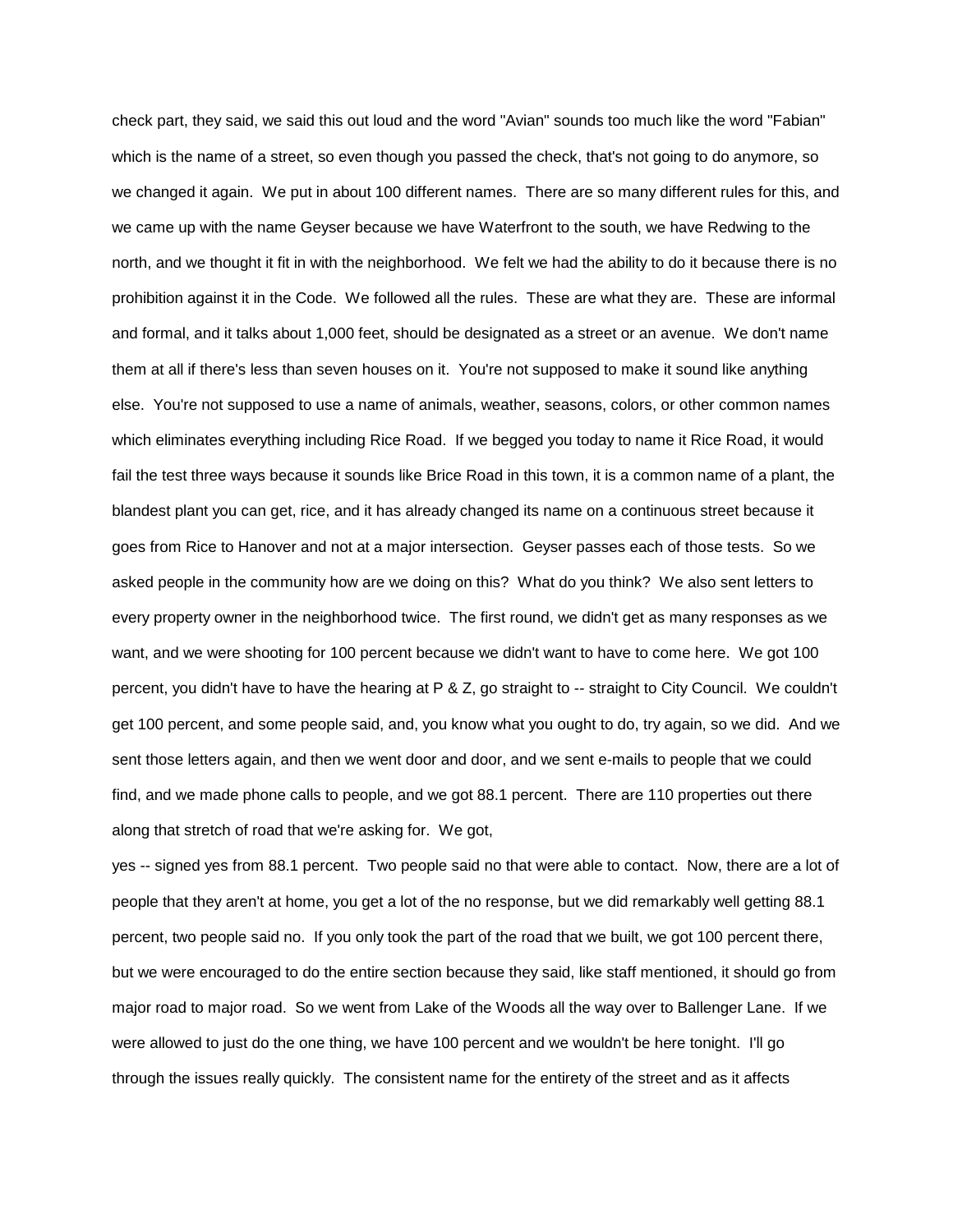emergency response, and I think that's a big one for people. This won't impact it because look where the fire station is. The fire station is in the lower part and you see the two black arrows going up. It's less than a minute and a half from this.

MS. LOE: Mr. Farnen, do you have any -- would you be willing to take questions from the Commissioners?

MR. FARNEN: Yeah. I would rather do it that way.

MS. LOE: All right.

MR. FARNEN: I would be happy to. And I would be happy to address any of the issues that are in the staff report.

MS. LOE: Are there any questions for this speaker?

MR. FARNEN: Yes, sir -- ma'am.

MS. LOE: Let's start with Mr. Stanton and go down the row.

MR. STANTON: Why the change now? Why change Rice Road now?

MR. FARNEN: Because we didn't build the road there. We -- that road has been on the -- on the plans of the City since at least 2006 when they annexed it. We acquired that property and then were required to build a road. We finished that in May of 2018, and that's when we start -- or in May-June of 2018. So we're a summer later now and as we started to build the homes, or we have gone ahead and started to build single-family, three-bedroom, two bath homes. They're generally affordable, about \$165,000 is what the price is on them, which is less than the Cullimore Cottages cost to build, all right? They're 165,000. They're single-family. We didn't ask to change the zoning. But each time that anybody has inquired about this, the first question they ask us is, Rice Road, is that that place where they're having all that trouble. We want to get past that. Yeah. And we want to get past that, because that's not the key to the issue. There are other questions that are related to that and they go, well, just changing the name is not going to solve the whole problem. And we said, that's exactly right. It is not. There are so many little things that go into making that neighborhood and that whole area better. The police do it that way. They have hotdogs in the park for people, and if you asked anybody is that the solution of the problem, you would say no. But if you said is this designation of this whole area as the strategic plan area, and if we did that and did outreach to the community and to the neighbors in combination with the different way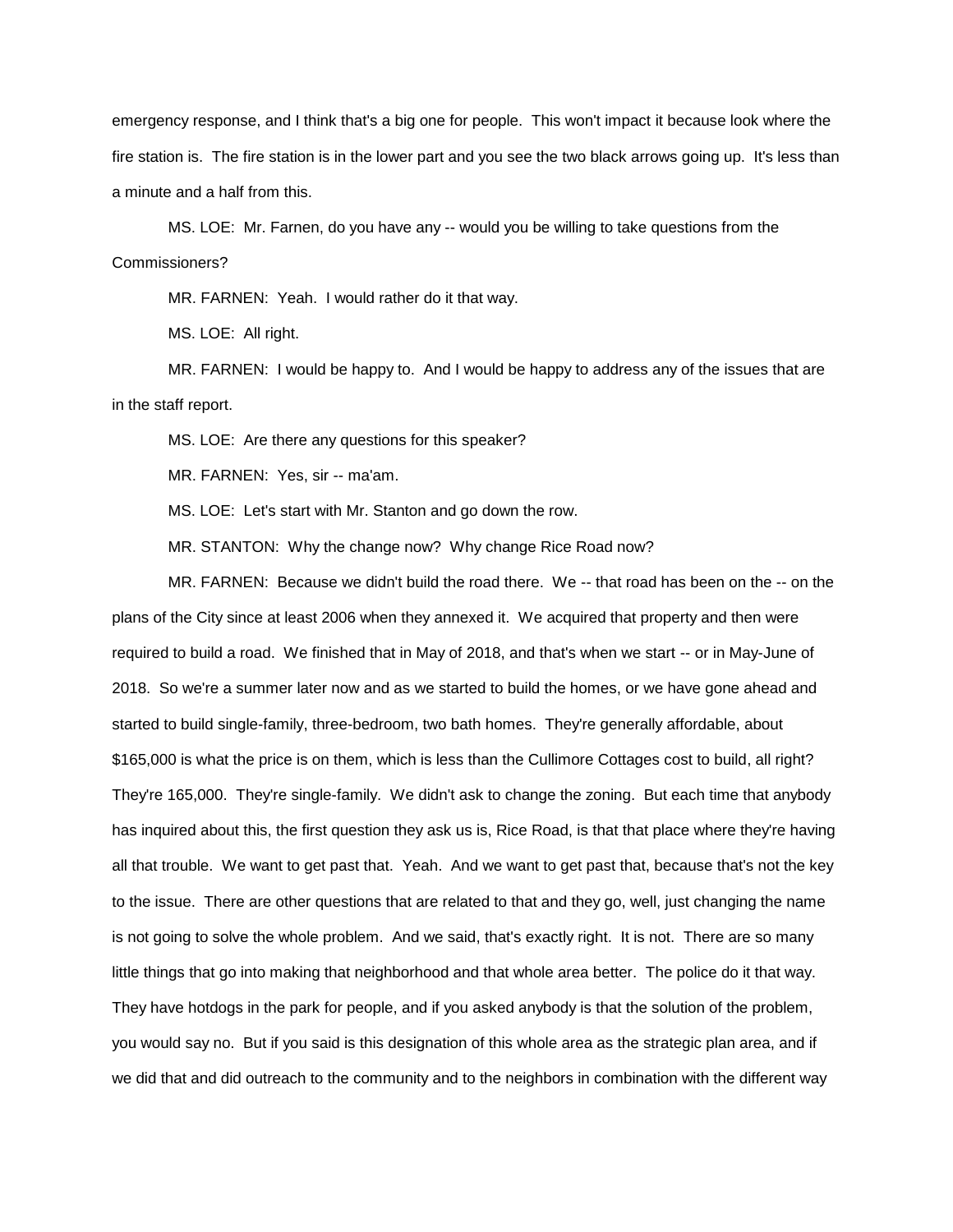that we do our policing, in combination with -- with the speed bumps that they've put in, which they did, in combination with providing more stable neighborhoods, does that solve the problems? It certainly makes a good step forward, but there are little parts to it, and this is one of the parts that we think helps sustain the good things that we have done in that neighborhood that do fit in with the comprehensive plan, sustainability, affordable housing, and each of those other goals that the City has.

MR. STANTON: So it's really not a technical issue why you're changing the name, it's more of a political social issue?

MR. FARNEN: I would say that it is -- that -- that it -- it -- it's not technical. That's -- part of the staff report said this doesn't cause -- this doesn't address a defect with a duplicative name right now. That's true, but we don't cause a problem by doing it. In other words, we pass the tests that they have. Geyser Road passed it. It passed the human test. It passed everything with Joint Com in terms of emergency response and that sort of thing. It's not considered best practice, it's considered better practice because we did it between the two major roads. There's hardly a road in this town that's a major road that doesn't have that defect. This would not. The same thing, though, is true on College. That used to be Tandy to College, and then they changed it from College and eliminated the Tandy part on it, but now it goes College, and it goes to Rock Quarry Road. And that continuous road doesn't. It would continue with the same name. The same thing was true on the Business Loop where it turns into Conley. The same thing is true on the other end where you have to turn to stay on it. If you go straight, you're on the outer road on the other side of I-70. The same is true on Providence. That should be Third Street except to the place where it curves at Mark Twain where it should be Fifth Street, and it used to be Route K. All the -- all the major roads have that same defect, but this one would not to any other different degree than -- than what it already has where it changes to Hanover.

MR. STANTON: I guess my issue is I rather have heard that statement off the bat. We're trying to make it look like we -- you know, we're trying to fix some technical issue where really the issue is I built homes and they're lined up on a road named Rice, and I'm trying to make sure that my affordability, even may be cheaper than Cullimore Cottages would be on a road that would be more marketable.

MR. FARNEN: It is that.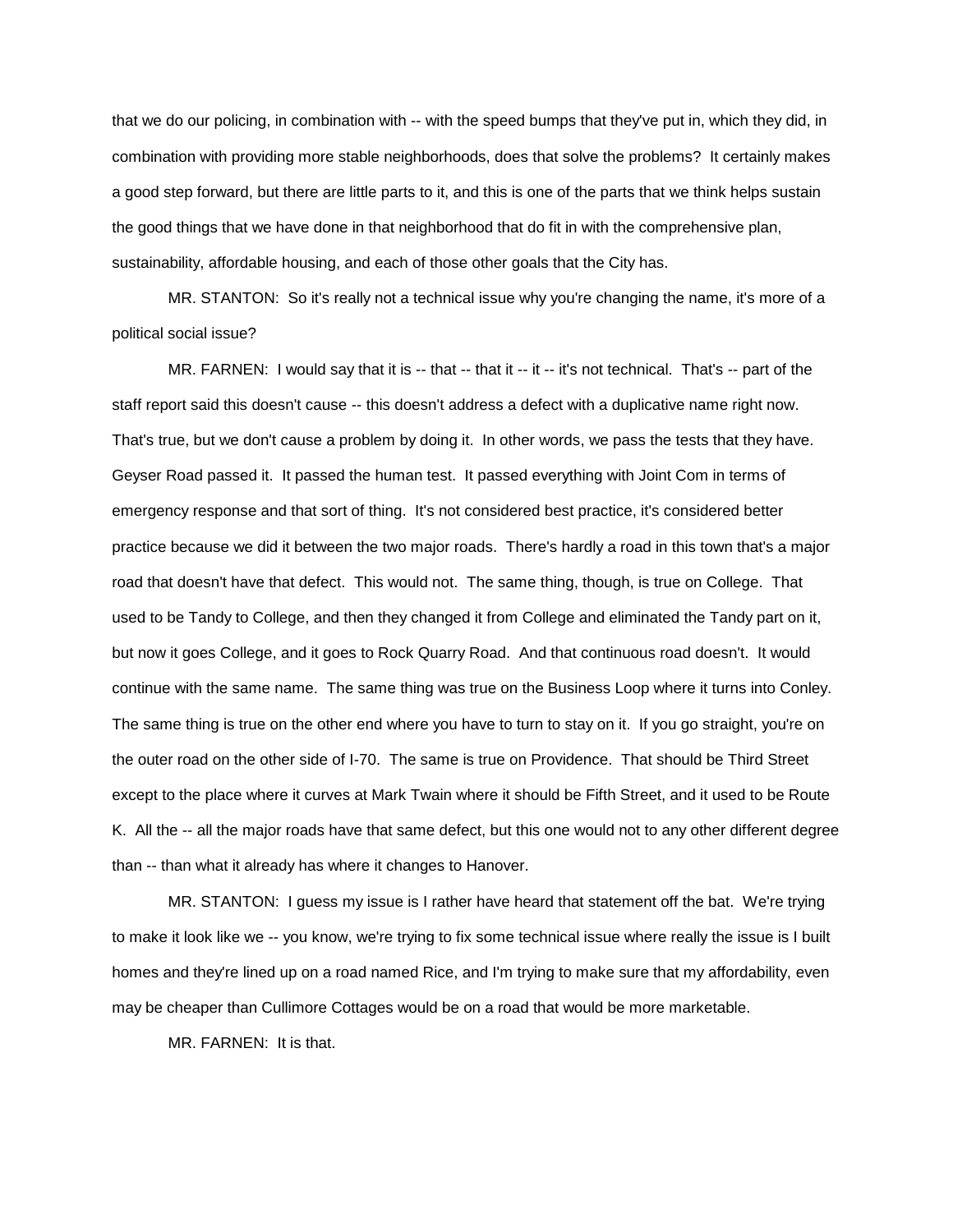MR. STANTON: I'd rather do that. I didn't hear that until I brought that up. That wasn't in the presentation.

MR. FARNEN: That's -- Mr. Stanton, part of the reason you didn't hear that is because I took too long on the first part. I'll show you the slide that I have in there that was part of my original presentation and would be in it. I'll do it. I even put the ones in there that they didn't bring up, that it would be hassle factor and it doesn't solve the underlying problem, and that's the same answer I just gave to your question and part of the -- what I intended to present to you tonight as part of my original statement. Yes, sir?

MS. LOE: Ms. Rushing?

MS. RUSHING: Well, my concern is that you have, unlike the other roads you've mentioned where the names change --

MR. FARNEN: Yes.

MS. RUSHING: -- here we have a number of people who are already living along this road who are going to have to make sure that all of their subscriptions, all of their business information, all of that gets changed to a different address.

MR. FARNEN: That's right.

MS. RUSHING: And I'm not really hearing a substantial argument that would cause me to want to cause those residents to have to do that.

MR. FARNEN: All right. That's the hassle factor. Here's the good news about that. We -- if we had been allowed -- if we were allowed, in fact, we would change this right now if you wanted to, but if we were allowed to only rename that portion of the road that we built, what I showed in orange earlier that was in that black oval, if we could have done that, then that piece of road runs from Shamrock to Lake of the Woods. We have 100 percent of the -- of the adjoining neighbors that buy in right now. There are six homes there currently. There's one seventh one on the way. The rest of those lots are undeveloped at this point in time. It would not cause substantial changes of address or any impact to those except by people who have already agreed to do so including the people who own the lots. There are 59 homes there. On the next 51, the post office is the king of changing the addresses. That's what they do every day. That's their whole business is your address. They do send the welcome kits. They do have a way to go about this in a methodical and easy way, and they do forward your mail for one year even if you fail to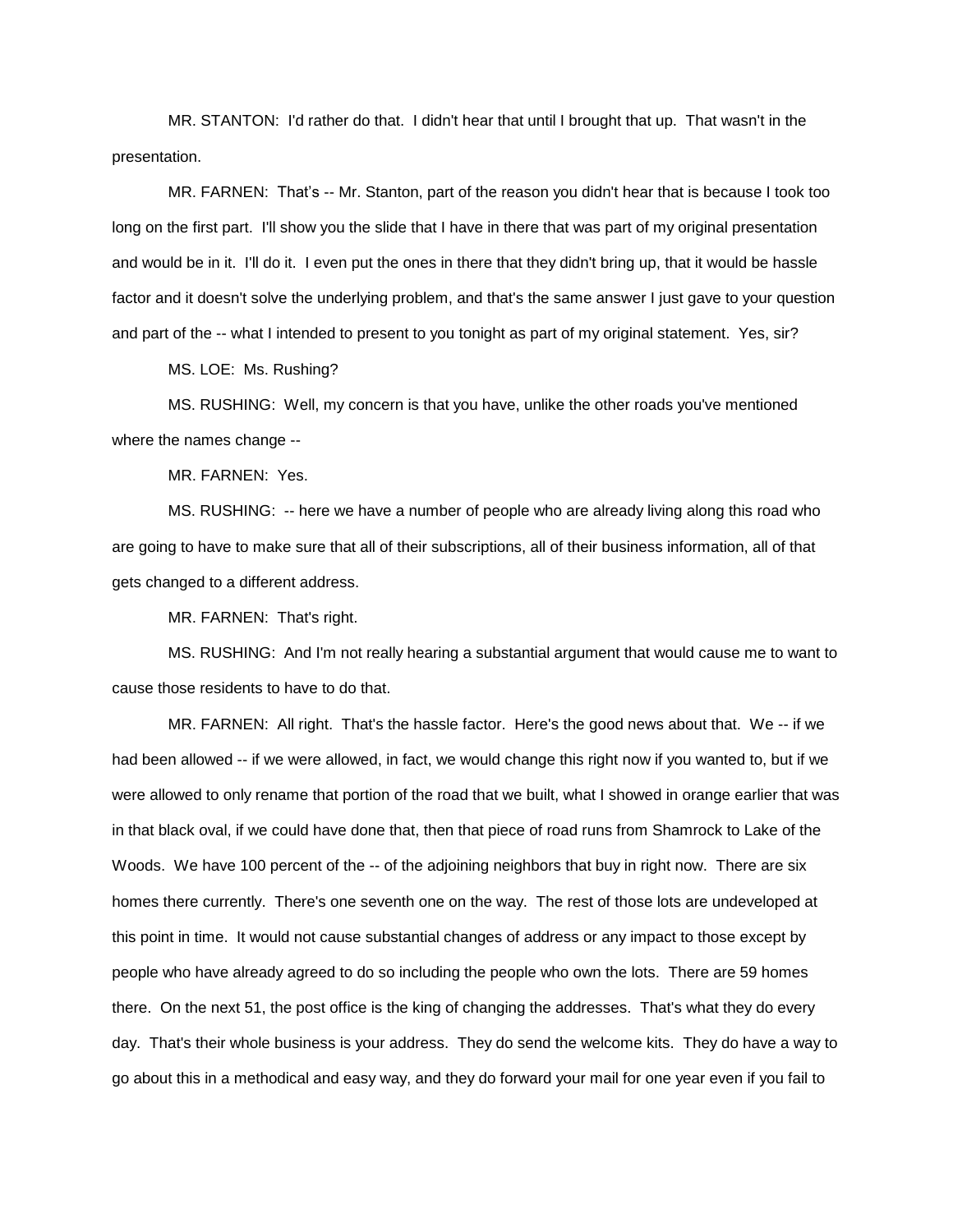do it yourself. One out of seven people in America change their address each year. That's about 15,000 to 20,000 people in this town that do that on a regular basis, and most people still are able to get around town and get their mail efficiently. What about Social Security checks? What if they send my check to the wrong place? If they send it to your old address, it goes to your house because you're still there. Nothing gets misdirected to a different address. It does get directed to a different address, but not to a different home. They're all in the same place. Most of the people that you will rely on have a bill. When they send you their bill, then on that very bill, it says have you changed your address. The only thing you have to do is fill out your new address, put the check in it, and mail it off and it's done. The same thing is true with subscriptions when you renew, and you have one year. You do have to tell your relatives about it. You do have to teach your kids before they go to kindergarten that they have a new address. That's true. And it is a simple, simple process that the post office will help you, the utilities get changed over by the City, GPS is almost instantaneous at this point because of the technology that we have now. It does not disrupt in any manner -- in any real manner emergency response because the fire station is right there. The police drive it every day. So does the sheriff because it's right on the border of the county, and so all the law enforcement in this area are very familiar with it, and it doesn't affect the internal hyperlocal traffic of the people that already live there because they use that road, it just changes name. That's the only change that really happens, and the hassle factor is minimal. I did it twice this year because my daughter graduated from college, moved to Texas, so we did it once, then she moved back here and we did it twice, and it's already done. They'll give me a year and they automatically forward your -- your stuff, so it's -- it's not bad. If we weren't asked to do that additional part, we wouldn't, and we would have 100 percent buy-in, and it would affect only six homes and all of them have said yes. Plus we have 88 percent of the people along that entire stretch that already said yes. Eighty-eight percent said it's okay. There's at least one guy here tonight that's going to say no. Yes, sir?

MS. LOE: Ms. Burns --

MR. FARNEN: Sorry.

MS. LOE: -- then Mr. Stanton.

MS. BURNS: In the application letter, it says this request to change the name of one part of this local street is one part of a larger effort to invest and reinvigorate this area?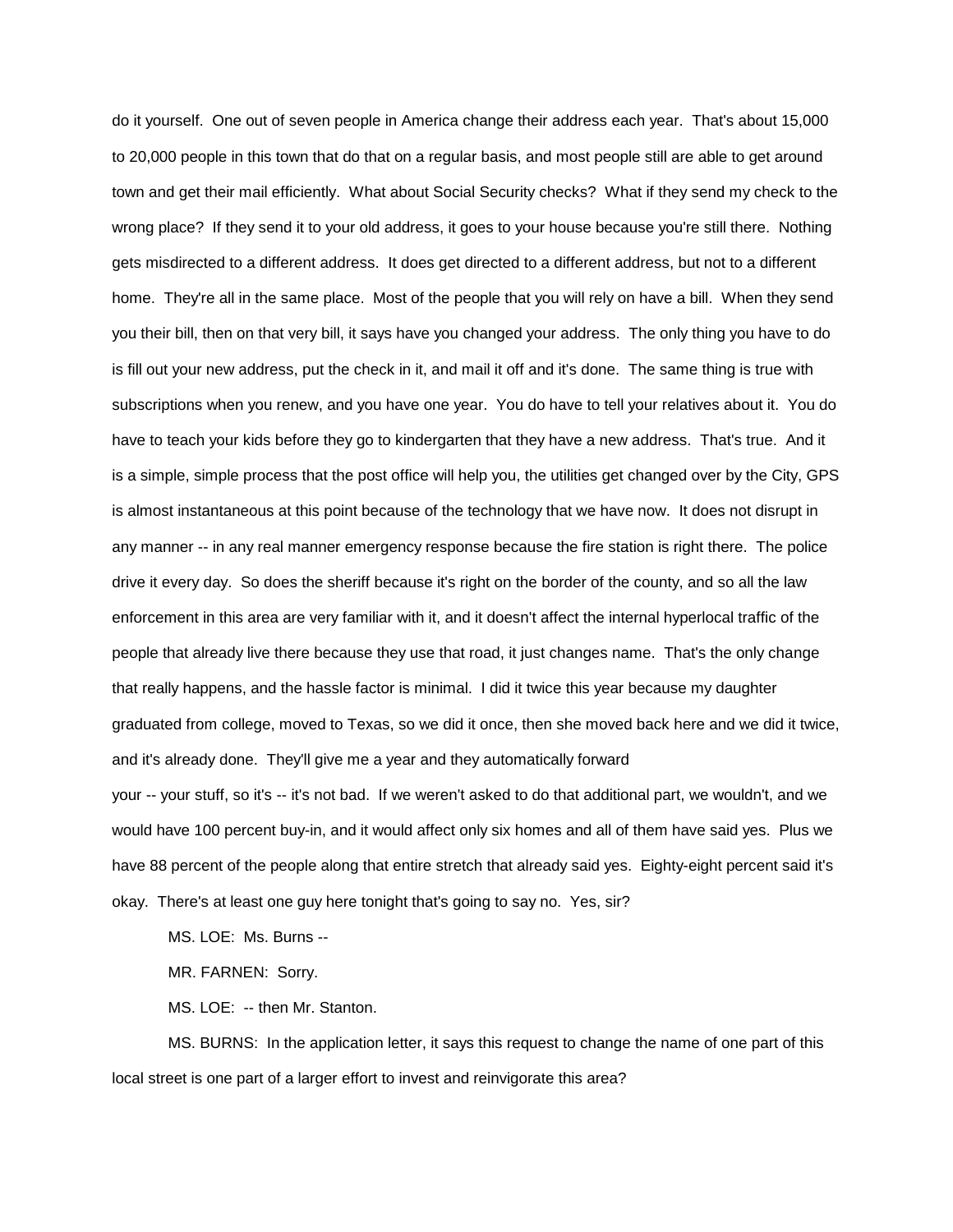MR. FARNEN: Yes.

MS. BURNS: What are the other parts of the effort?

MR. FARNEN: Well, the parts that we do are that we -- that we went first and we spent the million dollars to make that street go through. For -- since 2006 when we annexed that area into the City, that was part of what Bob Hutton at that time said we will not annex this unless somebody promises to build that street through. We have a collector problem there, a neighborhood collector, and we want -- we don't want to route all the traffic from all of that neighborhood out through City streets at -- without making Rice Road go through, so we did that part first. All we wanted to do was rename it. What we know from the Affordable Housing Initiative that they have here is that homeownership leads to more civic involvement and we don't have a neighborhood association there yet because they don't -- nobody lives on that street yet, but we will create a neighborhood association. They have a homeowners' association just to the north of us, not a neighborhood association, but that's one of the initiatives that we have talked with them about. That homeowners' association met on October the 27th and discussed this, and they signed ten petitions in favor of this, even though they didn't -- they don't abut the road and weren't notified. They still knew about it and wanted to do it. They think this is an addition to the neighborhood and an investment.

MS. BURNS: And the road is one aspect of it, and I appreciate that, but further in the letter, it says, while some people indicated they believe simply changing the name of a street would not solve all of the problems in the area related to crime, equity, and housing.

MR. FARNEN: Right. We don't. We don't solve all those problems, and we aren't asked to. In fact, when we talked to people on that street -- nobody can. Nobody has been able to do it.

MS. BURNS: This is just the first -- and when I read the applicant's letter, I thought, wow, there is a lot more to this than just changing the name of a street.

MR. FARNEN: There is -- there are more problems there than can be addressed or solved by changing the name of the street. That's absolutely true, and we agree with the staff in that regard. And, in fact, there's going to be a man that talks to you tonight and is going to say that. You didn't -- you didn't fix the whole problem. That's right. We are not the police department. We can't -- we don't even have the authority to address some of those things. But what we can do is make an investment in a community that needs it. It's why the strategic plan was passed in 2014 and put a premium on doing something in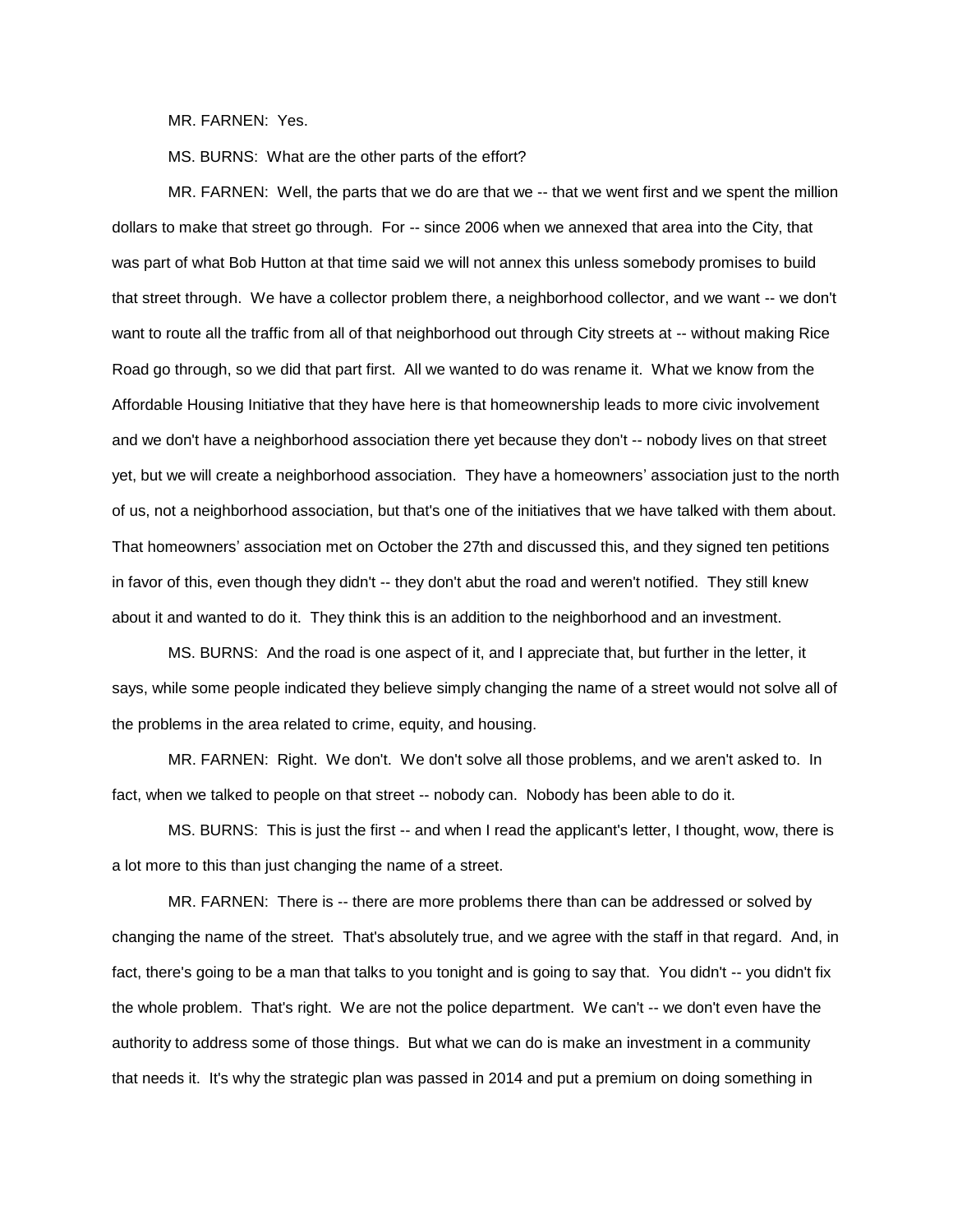that rather than turn your back. It's difficult for us to do it when the first question we get is, oh, is that that troubled place.

MS. LOE: Mr. Stanton?

MR. FARNEN: Yes, sir.

MR. STANTON: So you have formed the homeowners. So how many of the people that you contacted actually live on the street? So you say you contacted all the landowners on the stretch?

MR. FARNEN: That's the requirement.

MR. STANTON: Right.

MR. FARNEN: Yes.

MR. STANTON: So of those landowners that live on the street, I mean, that own some property, how many live there?

MR. FARNEN: That's hard to say, but I'm going to say about 30.

MR. STANTON: Thirty percent?

MR. FARNEN: No. About 30 that I know of.

MR. STANTON: Thirty people.

MR. FARNEN: And so -- and here's why. There are some people that live on one side of the duplex that they own.

MR. STANTON: Okay.

MR. FARNEN: And we're not that nosy and some people weren't home, and I can't tell you exactly how that breaks out. I -- I do know that the majority of those properties are owned by somebody that doesn't live there. So then what we did was, instead of just sending them by note, then we started down the same process that the City did. The City sent mail and notification to every resident and to every property owner that they could get a record of. We did door to door. I did 27 of the homes with my daughter. Another crew did a different -- and I think they did about 30, so there's 67 homes that we attempted. Some were home, some were not. I went back and I listed as two and a half times because I went back and did what I called point five and tried to catch six that I didn't get at home that we didn't have a response from from either a property owner or a tenant. But -- and -- and of the two people that said no, one is a homeowner and one is a renter. But we only got two out of that whole 110, and I did at least 27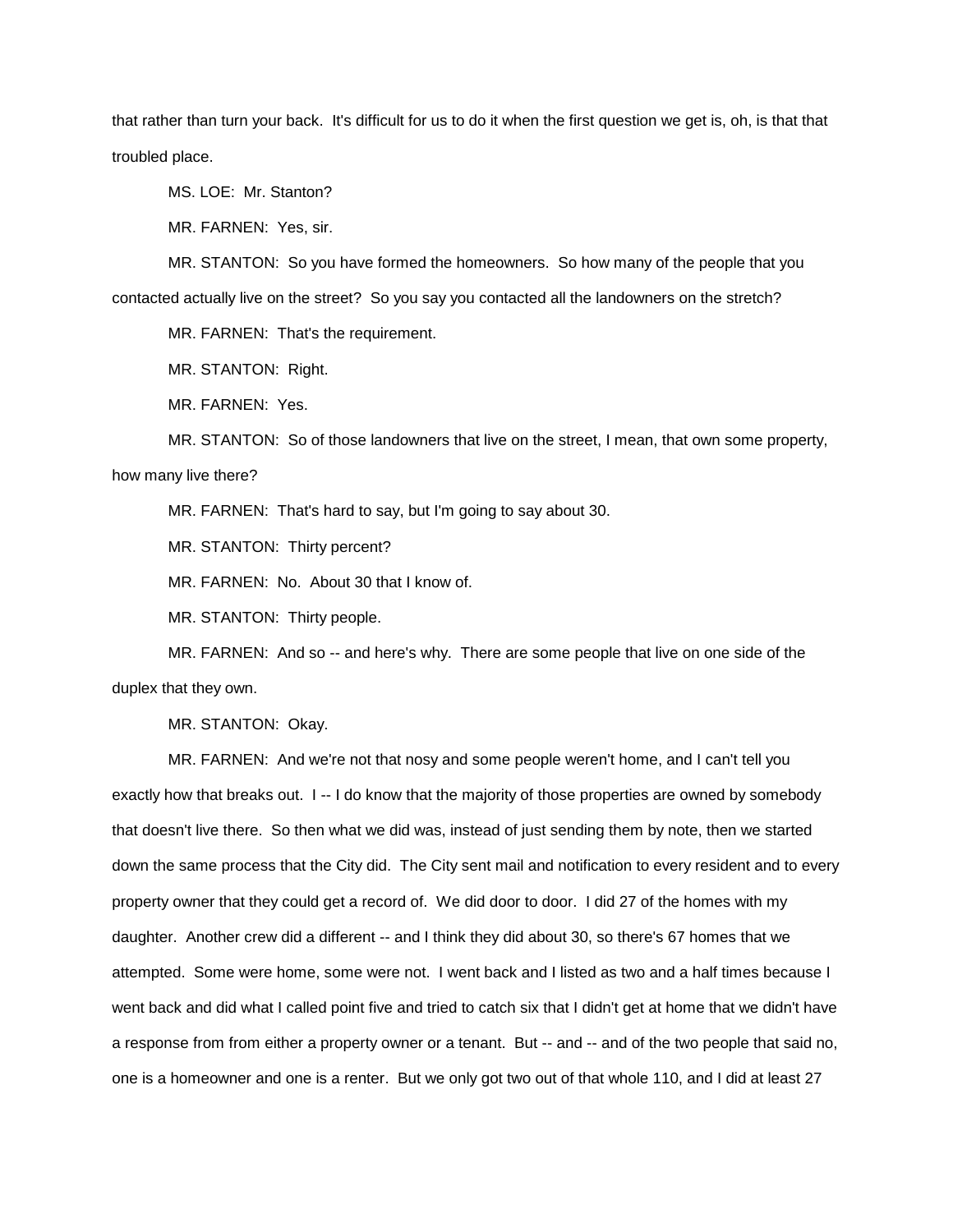homes and another guy did about 30, so 67 that we attempted, but not everybody -- and, here, I'll give you a good one. We went up -- we went and knocked on a door and FedEx was there right in front of us. FedEx went, dropped off the package, knocked on the door, the lady opened the door, got the package, took it in. I went to the door. Knocked on the door. Who are you? I'm not going to -- and I said I'm Mark Farnen; I'm here to talk to you about a deal -- I don't know you. I'm not going to open the door. Go away. Okay. So I didn't count that as a yes or a no. I count that as fear. We had three places that are listed as no soliciting. We didn't go there. I had a couple of homes where people were tenants who said, I don't think that we should sign anything for you because we don't own it, and sent us back to the owners. Everybody was nice to us -- everybody.

MR. STANTON: Okay. All right. This is my issue. I commend your affordable housing that you --

MR. FARNEN: Right.

MR. STANTON: I commend you uplifting community. So why don't you uplift it with the existing street? It's almost like you're trying to separate from the cousin. I mean, you know, oh, I'm a -- I'm a Johnson, but --

MR. FARNEN: Yeah.

MR. STANTON: I'm going to use my maiden name because I don't want to be associated with that side of the family.

MR. FARNEN: No, it's not about that.

MR. STANTON: It's because -- if your -- if your intention is to uplift, then uplift and stand with the community.

MR. FARNEN: Yeah.

MR. STANTON: And the name shouldn't matter.

MR. FARNEN: It shouldn't.

MR. STANTON: Because on the face, outside looking at this, this offers, this -- without digging deep, it's like, I want to change the name because I don't want to be associated with Rice and I want my property value that I'm trying to sell to not be connected with that street.

MR. FARNEN: Yeah.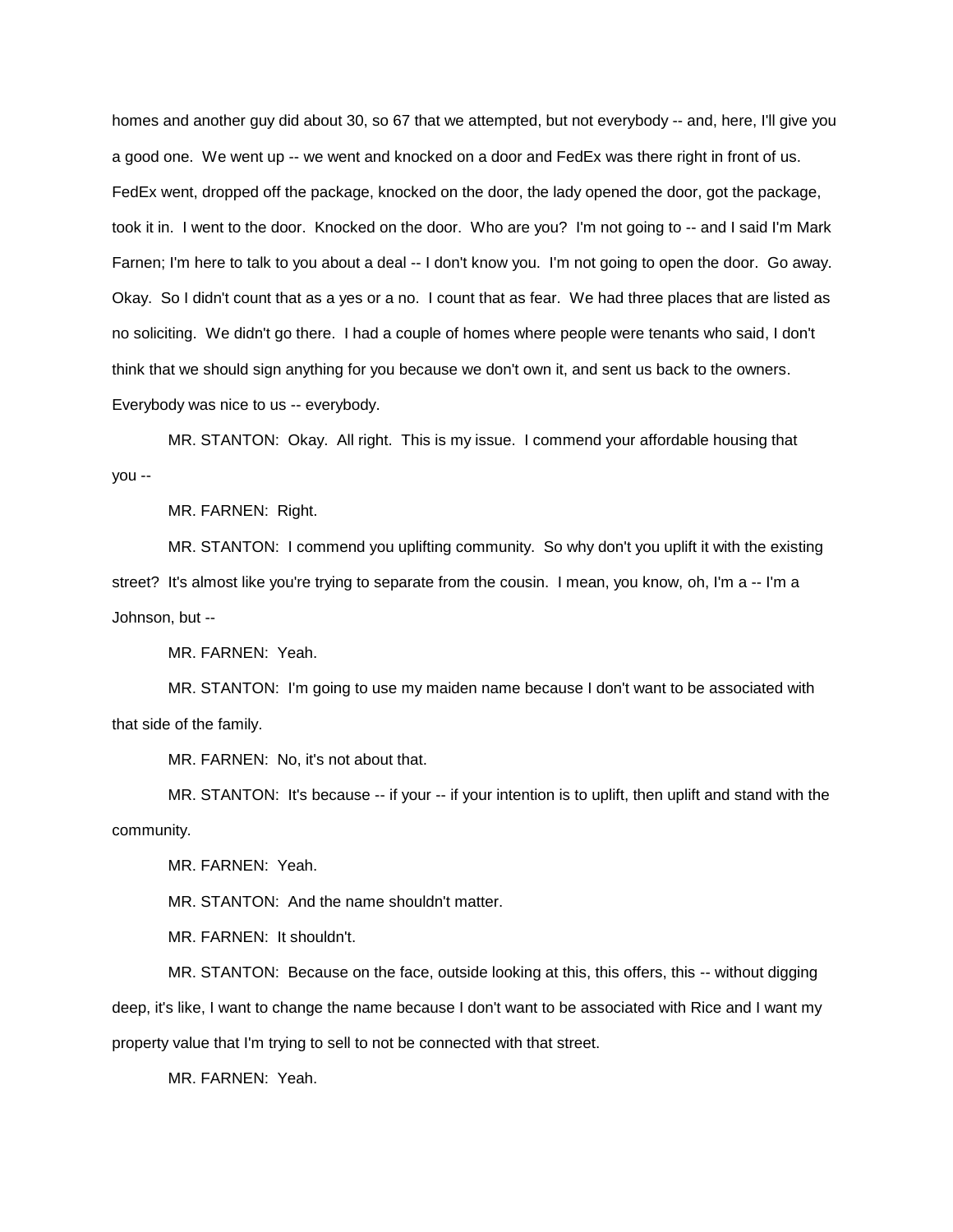MR. STANTON: But you're saying that you're trying to uplift the community, so you can't kind of do both.

MR. FARNEN: With that name -- with that name --

MR. STANTON: You've got to stand on it. You've got to stand with the -- stand with the squad or not.

MR. FARNEN: I'm standing with the squad. I hate the name. It just -- to dispute the fact that Rice has a bad connotation to it right now would be wrong. I can't do that. It does. It's the first question we get. It's the first question I asked Danny when he called me and said would you help, and I said what have you got. And he goes, we've got some properties out there on Rice Road. And I said the same Rice Road where they're shooting people up and having the problems right now, and he goes yeah, and that's the problem. And I said all right. So we sat down and talked. It's the same reaction that everybody has. Everybody has that same reaction. It's the same reaction that you have if you say you live in The Highlands. There's a different response, but everybody has an automatic reaction to it. It's the same thing with some people when you say, oh, you live in The Grasslands. Oh, I live on -- it happens all the time.

MR. STANTON: But they fixed -- but they fixed Harlem and they didn't change the name.

MR. FARNEN: They absolutely did and -- and if we had the ability and the power to make everything right today, we would. We did a part of it. We helped fix that traffic problem that they have had over there in terms of the collection and the in and out. We're making a positive investment in the housing stock over there and encouraging home ownership, which is a part of the strategic plan. We're doing all the rules that they asked us to do and following them. What we don't need is a -- is to be burdened with the problem that we didn't cause. We talked to people who live in that neighborhood. Somebody told me, Mark, you're just putting lipstick on a pig. And I said that's not true because we don't have a pig. Ours is a good neighborhood. The people who live there believe that they live in a good neighborhood. If you have -- if you -- if you put lipstick on a pig , you have to have a pig first, and that's not the way we perceive this. We're not trying to set ourself off from anybody, and the only extent to which people have is on these maps. Right here, it shows the existing neighborhood associations. If you look west of Ballenger Road, then you'll see that one part of Rice Road has Meadowvale as their homeowners -- as their neighborhood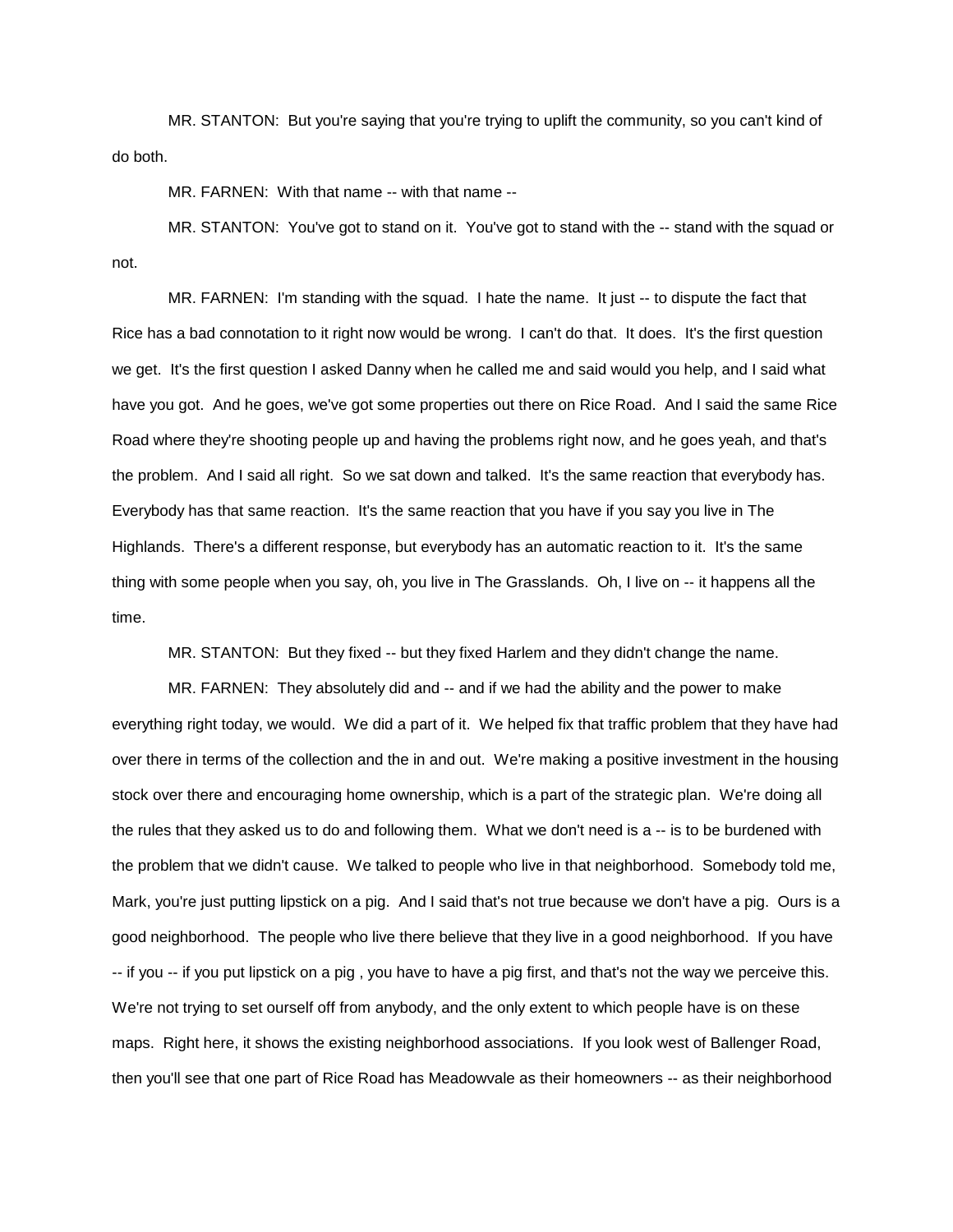association. Zaring is right south of that. Now jump over Ballenger Road and you get to Hominy Branch. Look what they did. Hominy Branch did their neighborhood association except cut out the duplexes that run along Rice Road, and then they went to Indian Hills Neighborhood Association, and ours is outside of any of those. They've already divided themselves up into neighborhoods because they think they have unique characteristics. That's where the census line ends, is on Ballenger. It's where the Hanover to Rice division already exists. The strategic plan area goes right up to where we bought and it stops there. Why does it stop there? Why didn't they include us? It's not because they don't like us, it's not because they think we're bad people, it's not because they want to disassociate themselves from us. That's where the census track line stops, I think. So what it may appear on its face, is not the intent and should not be taken as a motive.

MS. LOE: Any additional questions for Mr. Farnen? I see none. Thank you, Mr. Farnen.

MR. FARNEN: I'm sure there are other people who want to talk. Thank you.

MS. LOE: Any additional speakers on this case?

MR. JOHNSON: Hello, City Council. How are you doing this evening? My name is Rodney Johnson, and I reside at 4801 Rice Road. I have lived on that corner for ten years. My opinion is this just -- this is just my opinion. The attempt to rename this road is for financial gain and also to deceive the public. I don't think by renaming this road that they will divulge information as far as how many murders have happened just down the block from where I live. We have to include that information. If we include that information, I don't think they're going to sell as many properties as they feel they're going to sell. I feel that this is about financial gain, and that's just my opinion. You know, I'm here as one man that has lived in this neighborhood for a long time. A lot of things that I want to say have already been said. I disagree. I disagree with the name change totally. You know, from the logistical side of things, what I have to do, which was mentioned earlier, is change my address across the board; work, 401(k), and different entities that I have, you know, going on in my life. If I were to move, it would be the same thing, and I do rent, by the way , but I've rented for ten years at this spot. I love where I live. I think bringing value to a neighborhood starts with the -- the individuals that are there, the residents that live there. And to invest money on one end of Rice Road, which has already been mentioned before, well, the new part of Rice Road now, why didn't we invest that money on the other end where there is a negative tone or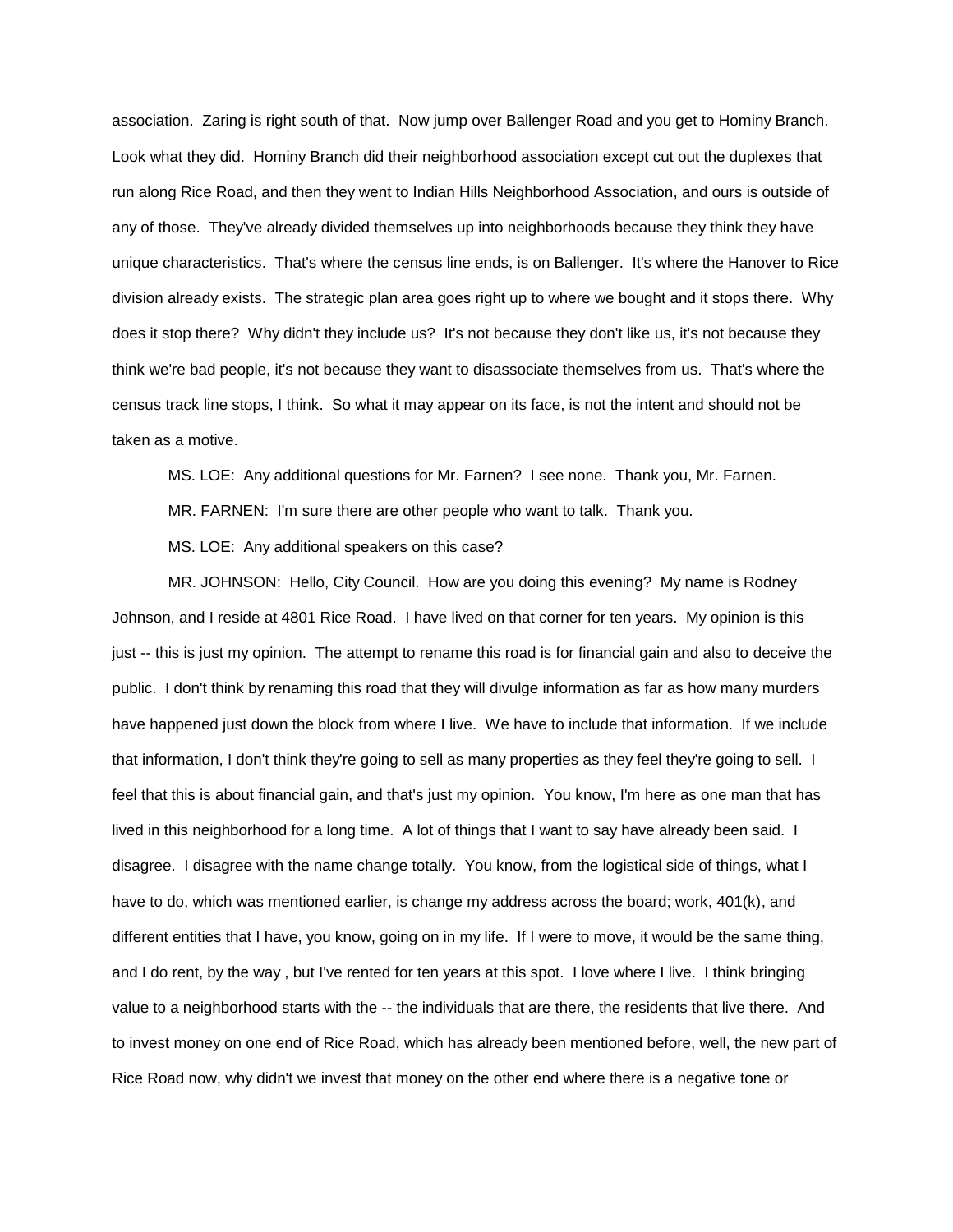connotation of what's going on on that side of Rice Road. I feel that would have been better served. That's just my personal opinion. I'm not here to take away from progress, you know. Progress drives change sometimes, but with that being said, I don't feel that -- I feel some -- you know, a little bit like I'm being bullied by things -- the negative things that are happening on the west side of Rice Road and now we're being bullied into a name change by, you know, progress and, you know, development, you know, which -- I mean, like I said, change is a good thing, but, in this case, I feel it's putting a Band-Aid on a wound that needs to be addressed from a different angle and a different outlook. And that is just my opinion. That's pretty much all I have to say. I appreciate your time. Thank you for listening to me and, hey, whatever you choose to do, I -- I approve of it or disapprove. I mean, I don't know. I just -- I would thank you for your time at that point.

MS. LOE: Thank you, Mr. Johnson. Are there any questions for this speaker? I see none. Thank you.

MR. JOHNSON: Thank you.

MS. LOE: Any other speakers on this case?

MR. KRITZER: Good evening. My name is Donald Kritzer; I reside in Fulton, but I'm a landlord and property owner on Rice Road. Have been for about 15 years. I appreciated all the comments that Mr. Farnen had. I've learned a lot from sitting here listening and some of the background that I didn't know about. One of -- I was curious as to the name change because when we were given our notice, it was Avian, and then it was changed, I noticed tonight, it was changed to Geyser and I didn't know the background for that, but it's quite interesting. A little bit about my background in listening to some of this. I was a firefighter for 25 years in Callaway County. For 12 years, I was a county commissioner for Callaway County, and we were responsible for 911 addressing and all the names of roads and cities and street names and the numbering of that, so I was able to follow along a lot of what he was saying and some of the reasons behind it, some of the issues on it. Ballenger Road is kind of a major thoroughfare there on it, even though there's not a traffic light or anything there on it. I see that as being a pretty major or significant dividing line, even though it doesn't have some of the other points. I never did pick up the name that's further east of Rice Road through that subdivision. Is it -- is it Forest Hill? Is he still here?

(Person speaking from audience is indiscernible.)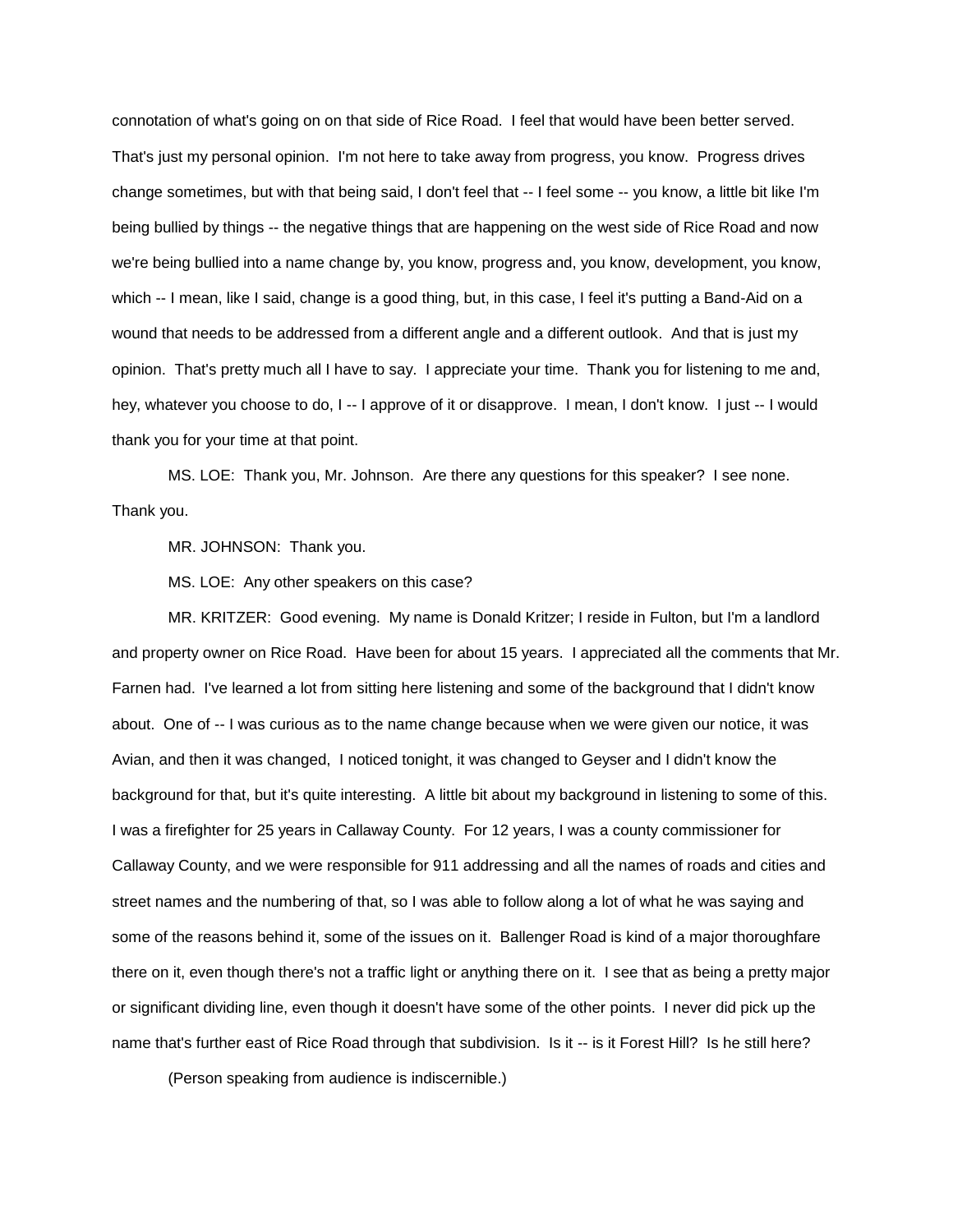MR. KRITZER: All right. So what is the -- what's the name of that section of the road now? MS. LOE: I'm sorry. Mr. Kritzer, we need to have --

MR. SMITH: I need to clarify and probably answer the question right here. So, yeah. I think the original request -- and I say request. This -- this actually came up a couple of years ago and they had intended to rename it, I think, Forest Hills Road, and there were conflicts with that name.

MR. KRITZER: Okay.

MR. SMITH: And at that point, that case did not move forward. So they are proposing to change Rice, though, as this point, to Geyser, so there is no Forest Hills Road, but the name of the subdivision, I think, is Forest Hills Subdivision.

MR. KRITZER: So Rice runs all the way from Ballenger to that Lake of the Woods?

MR. SMITH: Correct.

MR. KRITZER: Okay. That's -- I just wanted clarification. Thank you. But I was one of them that supported the name change. And I've talked with my tenants. I had two properties over here. I sold one about three years ago that was on that road. And my tenants are okay with the change. I get a lot of turnover and most of it is due -- most of it is other investors that have had duplexes down those roads and stuff on it. But I've got some -- I love it when they stay five or six years, but that's not always the case. But I'm -- I'm still in support of the name change.

MS. LOE: Thank you. Are there any questions for this speaker? I see none. Thank you.

MR. KRITZER: All right. Thank you.

MS. LOE: Any additional speakers on this case?

MR. NGUYEN: Good evening, everybody. My name is Cuong Nguyen; I live at 9751 East Nemersford Road, Columbia, MO 65201. We have a couple properties over there in Forest Hill that we're developing. To address all the -- you know, the staff's statement from earlier and all the inconveniences that everybody has pointed out, you know, I think we need to keep in the back of our head that these inconveniences, you know, we've all moved at some point in our time, but they're very minor inconveniences. They're not a lingering problem that's going to be out there. But, you know, I believe any progress is better than no progress, to sit there and if we can change the name of the road and attract homeowners that have, you know, pride in their home, pride in their property, pride in their community, you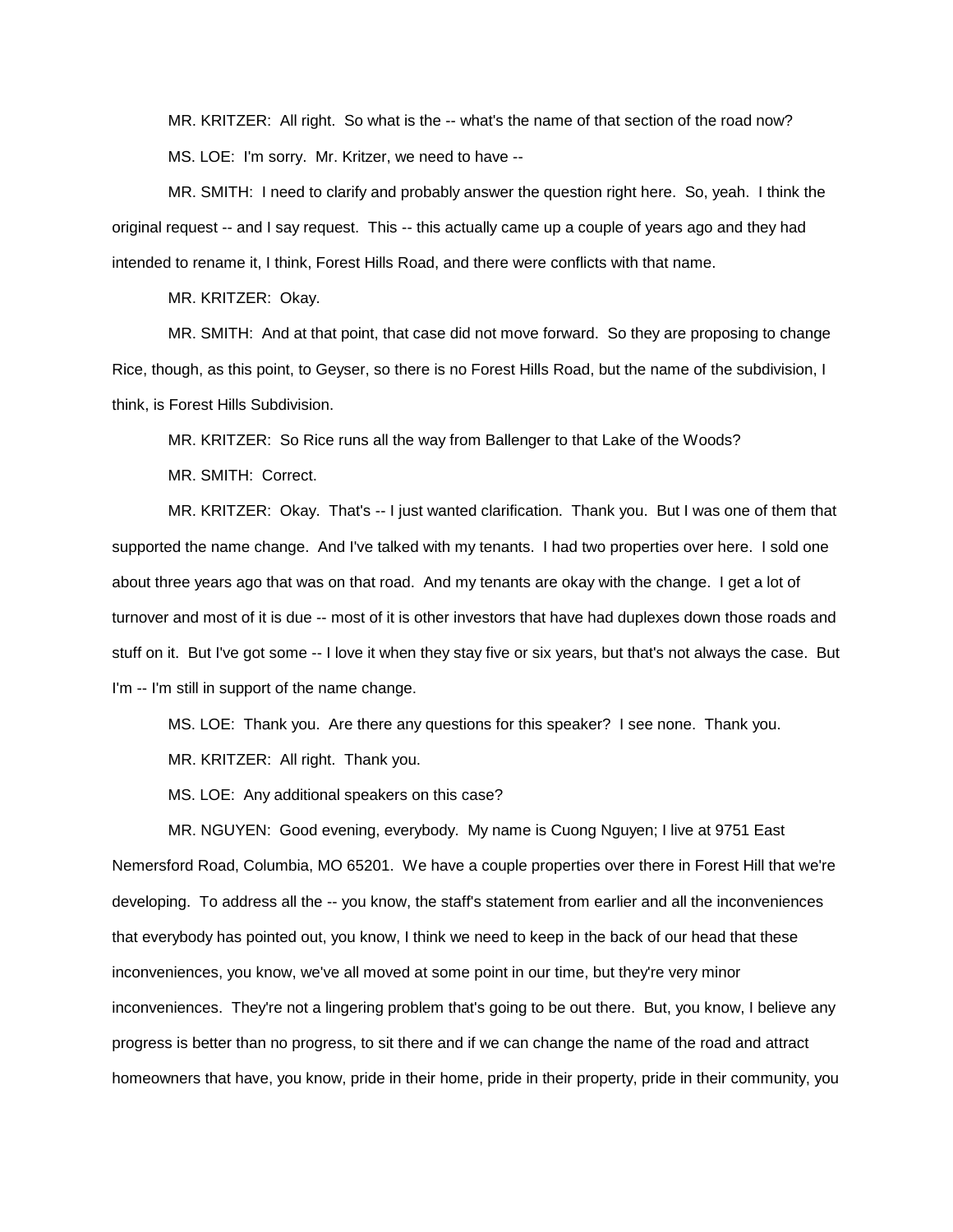know, that residual effect is just going to eventually spread out. That, to me, makes a lot more sense than not doing anything, leaving that void there, and continuing to have what we have. You know, the crime problem over at Rice Road, to address that, I think we need to have a permanent police presence over there, but that's whole another thing. I would rather have something over there, some kind of progress over there than nothing. To me, it makes a lot more sense than -- than having nothing over there at all. You know, if we can change the name and, you know, keep in mind, you know, the majority of us are on board with this, you know. We have no problem with the inconvenience of getting our address changed, so there's -- you know, we all have spoken. We've done the process. We've done everything you guys have asked us to do to get to this point here, and then all of us are in favor of changing this name. I think that, in itself, should bear some weight, so that's -- you know, I hope that you guys take that into consideration.

MS. LOE: Thank you. Are there any questions for this speaker?

MR. NGUYEN: Yes, sir.

MS. LOE: Mr. Stanton?

MR. STANTON: What school district is the -- is Rice Road in; do you know? Or let's say that the area in question?

MR. NGUYEN: I believe Battle. I'm sorry. Battle.

MR. STANTON: Battle?

MR. NGUYEN: Yes, sir.

MR. STANTON: The most modern high school built in Central Missouri.

MR. NGUYEN: Yes, sir. Uh-huh. I have both of my girls going there.

MR. STANTON: So if I were buying a house, I'm looking at the school district, I'm in a good school district, brand-new house, affordability, 160,000, hey, we got a lot of good points, right? So what's -- your -- your product sells itself, right?

MR. NGUYEN: Right.

MR. STANTON: So what's the name change?

MR. NGUYEN: Well, the name change is --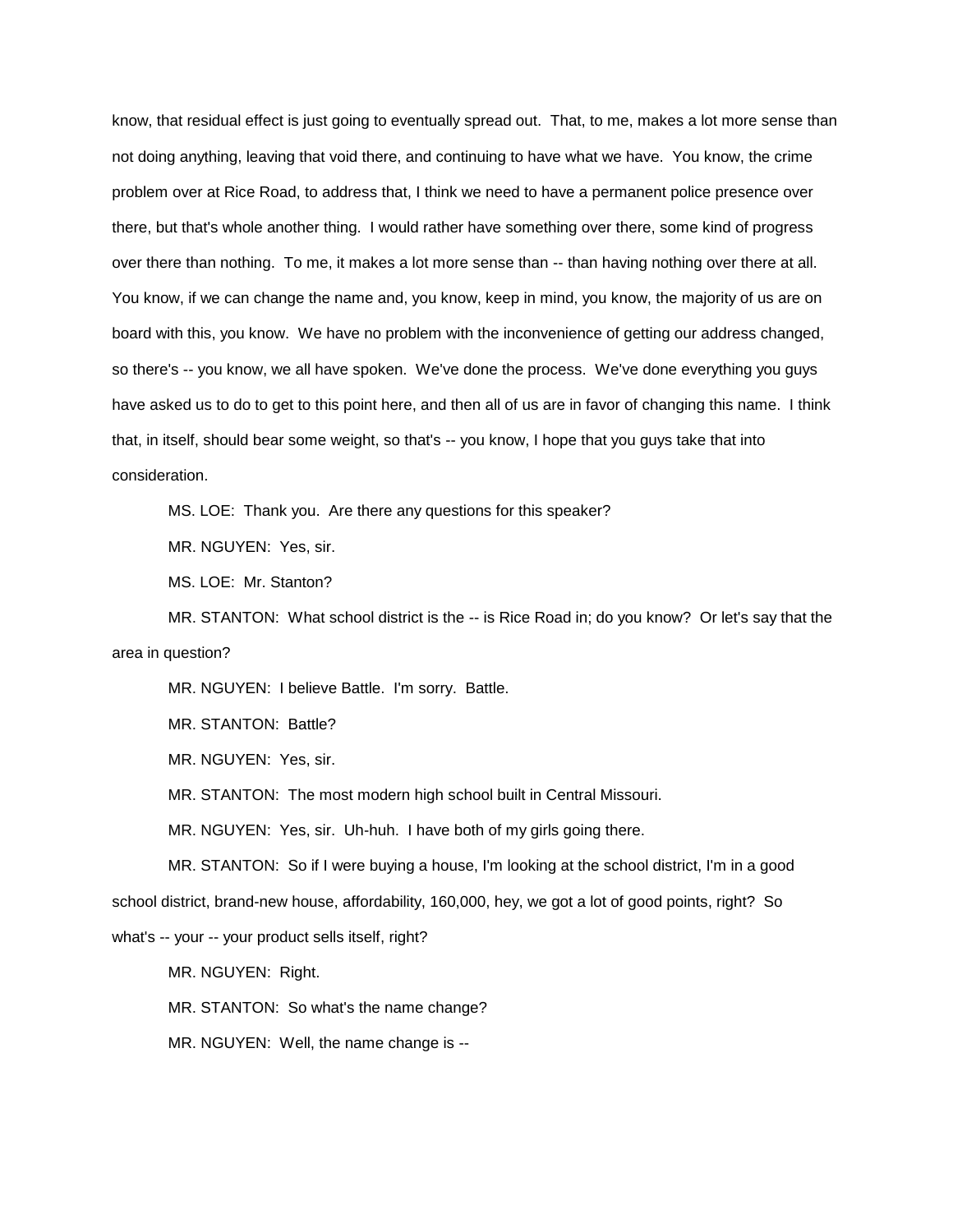MR. STANTON: The product sells itself. You've got affordable housing, you're in a good school district. What's the problem? Anybody that's really -- there's problems there. I live in central City. I live by Douglass Park.

MR. NGUYEN: Right. Because Rice --

MR. STANTON: And I bet you every investor would love to have my property, and they'll tell me a story about it being in a bad neighborhood, but I bet it's pretty valuable where it's at. So I guess the point I'm getting is --

MR. NGUYEN: Yes, sir. Yes, sir.

MR. STANTON: -- what's in the name? If you've got a good product, you're in a good school district, you're in a good tax bracket, you're in a good census track, your product should sell itself, correct?

MR. NGUYEN: Very valid points, absolutely. But Rice Road has a stigma to it with everything that's going on.

MR. STANTON: So does Harlem, so does Tremaine in New Orleans.

MR. NGUYEN: Uh-huh. Right.

MR. STANTON: But I bet you you go to Harlem, a lot of people want to live in Harlem.

MR. NGUYEN: But why would we want --

MR. STANTON: Oakland.

MR. NGUYEN: Anything that we can do to attract homeowners to those properties, okay -- to fill in a subdivision with prideful homeowners that can help improve the community, which, in turn, can improve the City, which, in turn, attracts population growth from relocation, why wouldn't we want to do that? Why would we rather do nothing?

MR. STANTON: Well, a good product would do that. You have that. You have affordability, you have a good school district, you're in a good tax area, you're in a -- you know, your infrastructure is good, Ballenger is a pretty new road, access to downtown, Highway 70. You've got it all, so --

MR. NGUYEN: Yes, sir. We do. We do. But let's take the name out of -- the name change and the stigma of Rice Road completely out of it. You guys have set forth a process to say, hey, if you want to rename a street, follow these steps, do these things, and then you have -- you know, and if you have the majority homeowner -- property owners that live there, tax-paying property owners that live there that are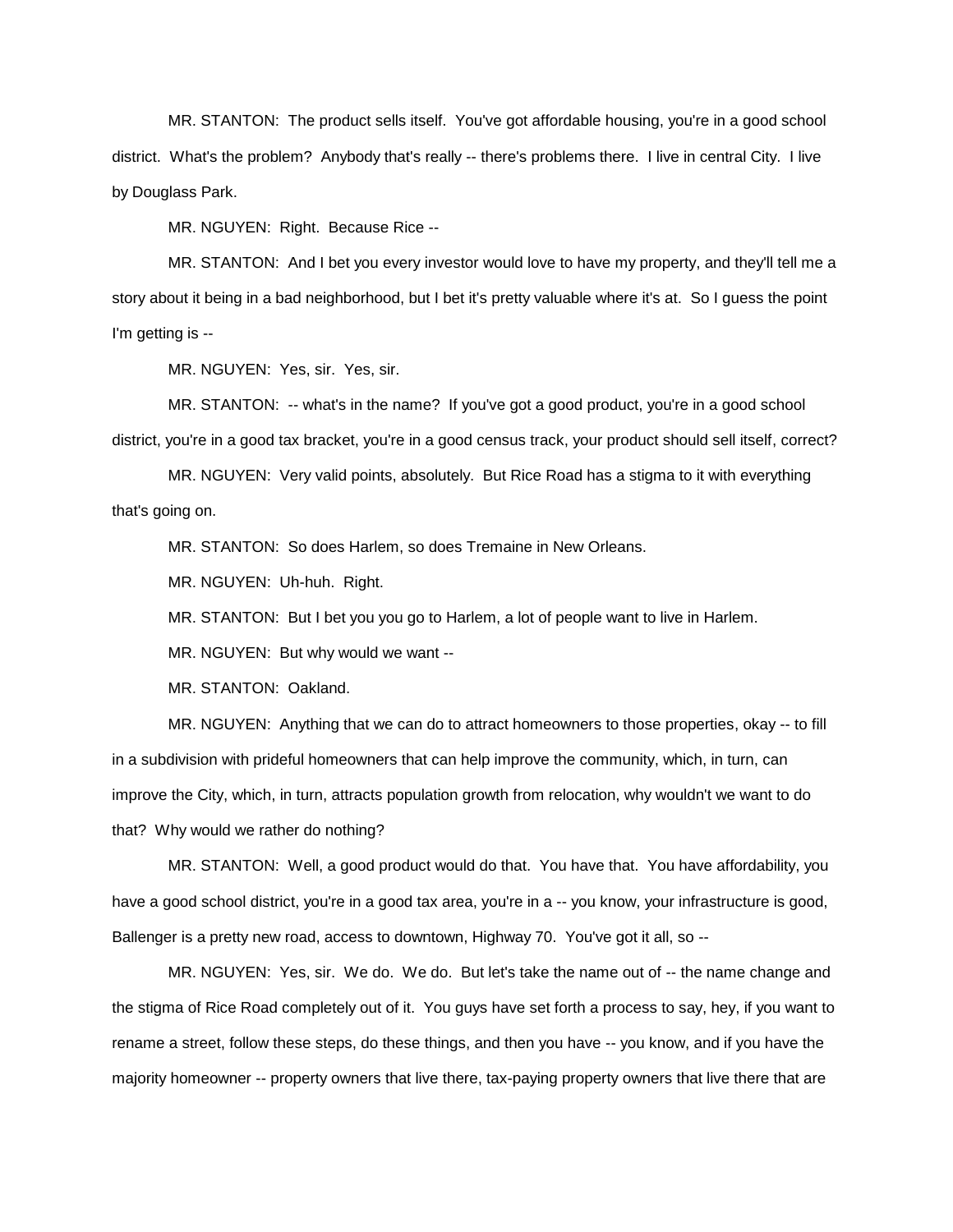all in agreement with this, that have set forth and have done what the City has laid out to do this, so completely take the name and stigma and all that out of Rice Road, if we've done that, then that itself should bear some weight. That itself should have some consideration.

MR. STANTON: But your name -- but the neighborhood hasn't changed. It's the still the same, you just changed the name, so --

MR. NGUYEN: And it's not -- and it's not going to change by doing what we're doing.

MR. STANTON: So the name does not make -- the product is. Your product is going to make the difference and it's going to attract people that are looking for that value and the fact --

MR. NGUYEN: Yeah. But that's going to bring -- correct. That's going to bring this residual community improvement throughout that whole area, which, in turn, is -- you know. We should -- we should lower the crime rate.

MR. STANTON: What's your -- what's your ideal homeowner look like?

MR. NGUYEN: My ideal homeowner?

MR. STANTON: In these new homes, what is your ideal demographic?

MR. NGUYEN: We have set those homes out for hard-working blue-collar families, sir. You know, I'm not asking for the millionaires, just your hard-working average family. That's -- that's who. The people that work hard for their money, which, in turn, is going to take pride in their house because they worked hard for that product. They're going to stay put in that product. They want to -- they're going to want to raise their kids in that product, which, in turn, they're going to want that safety and that's going to rub off through the whole entire community. Why would we want the news everyday blasting about the crime rate that goes on in Rice Road? Do you think if I were possibly thinking about relocating to Columbia, Missouri, I pull up the news and that's all I see, you think I would relocate here? No, absolutely not. So if we can reduce that in any way, shape, or form, why wouldn't we? So not only have improved that community, that area, okay? And yes, it starts with one, but it eventually grows and spreads, okay? It's not just -- when we do this, it's not going to be limited between Ballenger and Lake of the Woods. It's going to -- it's going to have this residual effect. It's going to spread out. There's a -- and then everybody is going to be on -- on board with it, you know. It takes a whole community to do that, you know. And if that's the case and we've reduced crime rate, now, all of a sudden, it's -- you know, when you turn on the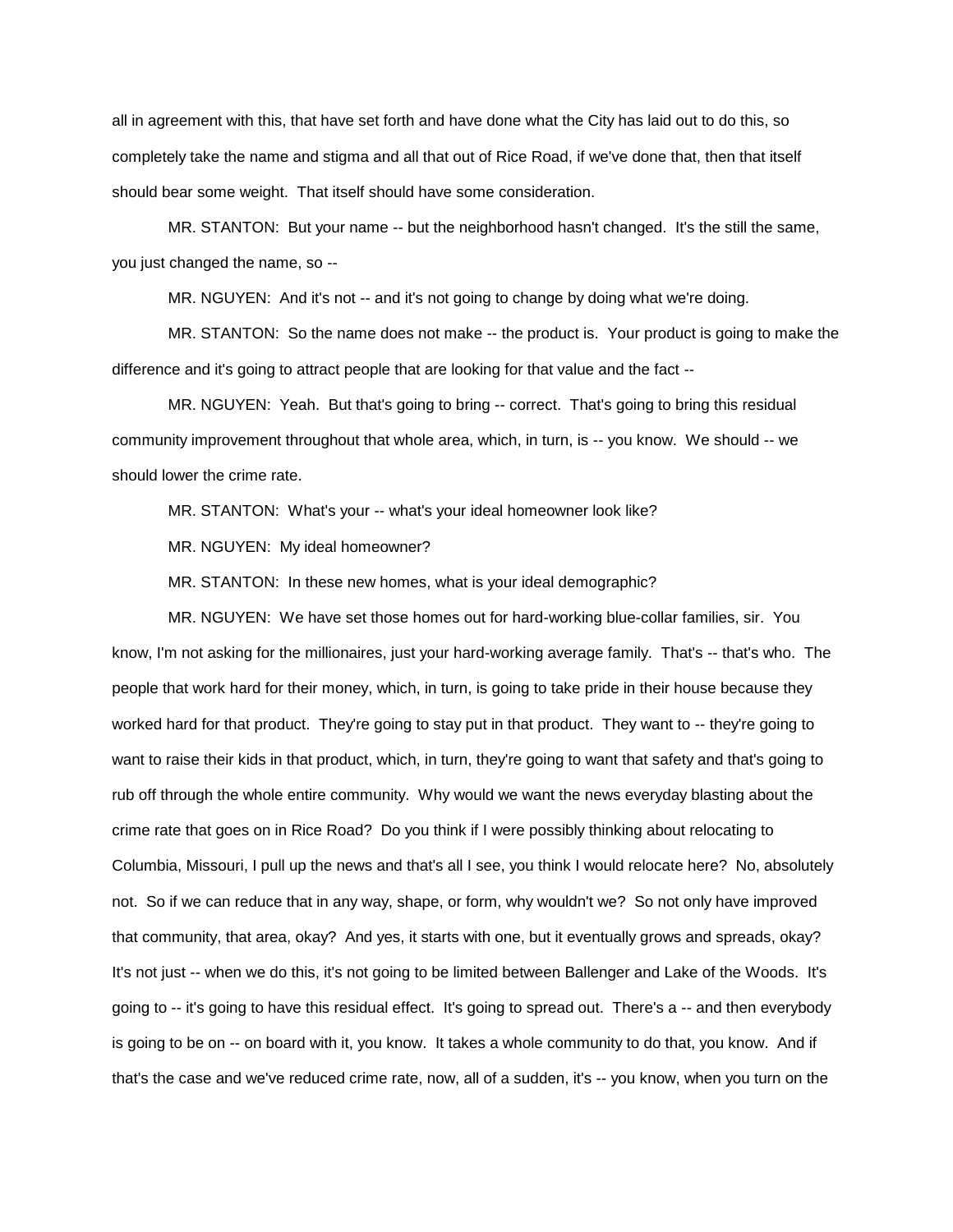news, you don't hear about shootings on Rice Road, crime on Rice Road, this and that. You think that would -- that would attract new population growth for the City?

MR. STANTON: Okay. But you're going to have a -- you're going to have a different name, so you're not even going to associate yourself with Rice.

MR. NGUYEN: No. We do support that. You're incorrect.

MR. STANTON: You're going to have a different name. I'm Geyser, I'm not Rice.

MR. NGUYEN: Incorrect.

MR. STANTON: So you can't -- you won't be able to -- you may be able to reap the benefits of the improvement. When something goes down, you'll be -- we're Geyser, we're not Rice.

MR. NGUYEN: My neighbor behind me has a different street name. That means I can't associate with him, I can't talk to him?

MR. STANTON: Difference in the name. That's -- that's just what I'm trying to --

MR. NGUYEN: Because it gets the momentum going. You know, and keep in mind when they did this and, you know, from what I've heard from the previous speaker, they've always wanted to name this Forest Hills Boulevard or Road, right? So they never went into this wanting to change and disassociate themself with Rice Road. That was never the case. From day one, they've always wanted to name it Forest Hills Road, but I guess there's another Forest Road already. So by default, that street that they put in to improve that area, okay -- a million-dollar street, by default it got named Rice Road, okay? So this was nothing that -- this isn't an afterthought because of all the crime in this, so please keep that in mind, too, when you have to make that consideration, you know. This isn't an afterthought. That street was always supposed to be Forest Hills Road, okay? So, you know, we're not doing this with ill intent. That is not the case. What benefit would we get out of this? What benefit would the community get out of this? If we can place prideful homeowners in that area, would it or would it not improve that area? Or we do nothing and we struggle and we leave it vacant and, you know, run the chance of vandalism, run the chance of more crime, and now the City has to, you know, have more spending, increase patrols, all this stuff, and to me it makes no sense, you know. And we've done everything we've -- that you guys have asked us to do to follow the process for the name change, and we've done that.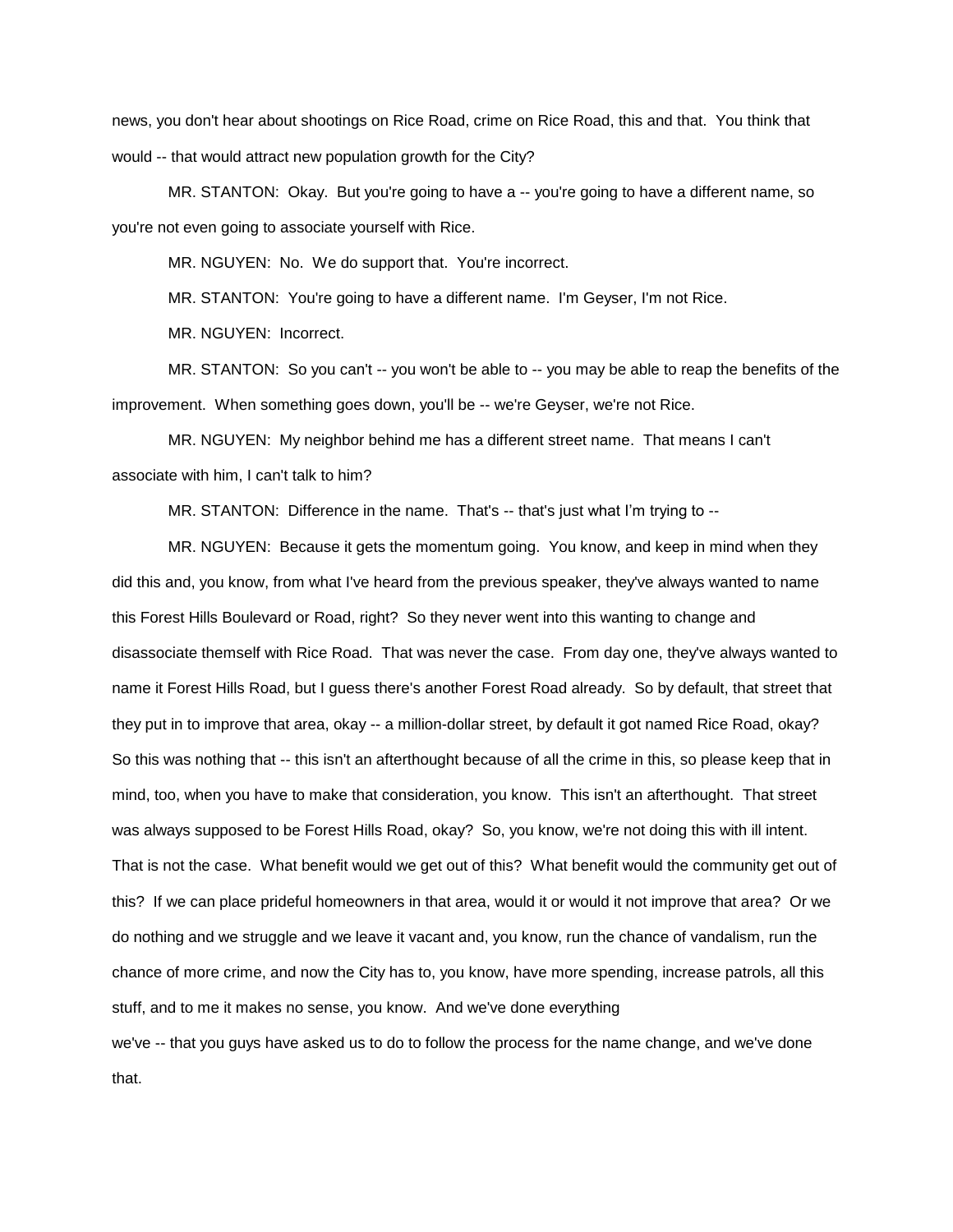MR. STANTON: Mr. Johnson lives on that street now. He's a hard-working -- right?

MR. NGUYEN: Yes, sir. Absolutely. We've talked outside, he's a wonderful man.

MR. STANTON: So there's -- there's other people that live on that street that fit that bill?

MR. NGUYEN: Absolutely wonderful -- wonderful gentleman. We talked outside.

MR. STANTON: So what you're saying is that you won't invest in that area if there's no recent change?

MR. NGUYEN: No, sir. No. That never came out of my mouth.

MR. STANTON: Vandalism and all this were being this bad element is --

MR. NGUYEN: No. No. I would say there would be increased expenditures from the City if we were to leave it the way it is and run that risk. Why would we if we can place homeowners that are there, okay -- that reside in that property that keep an eye on their own property, that can, you know, watch out for one another, as opposed to vacant homes, and have more police presence out there, which takes that police presence from other potentially, you know, more deserving situation, or have to hire additional police officers to patrol. That makes no sense. I think we, you know, this brings nothing but good to -- to the community. And I think we're -- we're overplaying this, you know, oh, they want to change the name because it's associated with Rice Road and this and that. That was never the case from day one.

MS. LOE: Mr. Stanton, do you have any additional questions?

MR. STANTON: I just have a statement. If I were going to buy a house there, I'm going to look on Trulia, and I'm going to see the crime rates and everything is going to be the same for your road or Rice, the same area.

MR. NGUYEN: Yes, sir.

MR. STANTON: The cops -- whether the cops are in your area, I'm going to run into the Rice area cops anyway.

MR. NGUYEN: You're 100 percent right.

MR. STANTON: So you're still going to be associated with Rice and the name change is disassociation from the Rice Road area and you're trying to distance yourself from the existing -- if I'm a good -- if I'm good homeowner, I'm going -- I'm going to get that data anyway.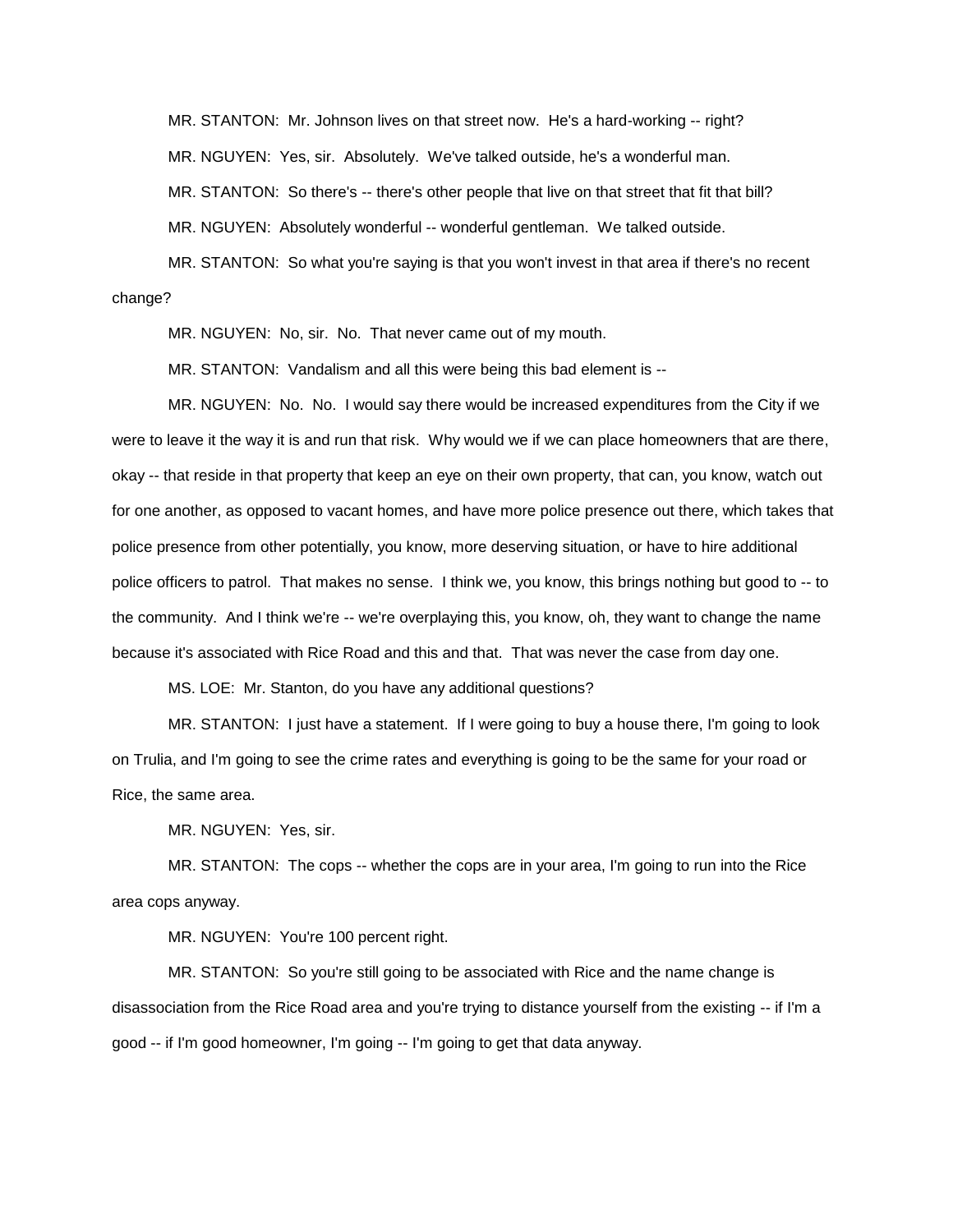MR. NGUYEN: I completely agree with you as far as your research on Trulia, because I did the same thing relocating here from Columbia, Missouri, okay? However, that's -- and what you just said is exactly what we're trying to reduce and suppress.

MS. LOE: Are there any additional questions for Mr. Nguyen?

MR. STANTON: I'm done.

MS. LOE: Thank you, Mr. Nguyen.

MR. NGUYEN: Thank you.

MS. LOE: Any additional speakers on this case?

MR. VARETH: My name is Dan Vareth; I live at 5130 East Deer Park Road, Columbia, Missouri 65201. Sorry, I'm a little nervous. I don't do a lot of public speaking. I just wanted to address Mr. Stanton's question as far as, you know, product selling itself, okay? I came from a blue-collar background. My dad is a concrete worker, and I'm -- so, literally, every day of my life, we got to do that, 6:00, 6:30 at the jobsite. I did a lot of work on the house myself -- the houses that I built out there -- put the flooring down, did the yards, set the cabinets, went and did the carpet. My wife picked out the colors. We can't sell the houses that we have for 165,000 to 175,000. The same house built in the same -- in a different area with arguably worse schools than Battle as far as education, you know, the facilities they have, in a different area, they're selling between \$189,000 to \$246,000, and we're asking 165,000. So to think that the product should sell itself, it should, because me coming there as an investor, seeing the sign and the lot price, knowing, you know, Ashland is \$55,000, knowing that south Columbia is, you know, \$75,000, \$100,000, I was intrigued by the price point, so I inquired to the investment -- the investment -- or, excuse me, the developers as to how to, you know, get involved and how to do that. I didn't think it was a big deal and my wife didn't think it was a big deal. But we sit here a year later since the houses have been completed. The first one was done December 17th and the second was done -- it was February just after Valentine's Day, and I've had five calls on them. And the reason that -- we get the same thing over and over again is it's on Rice Road, right? They see the house, they love the product, but the name still sits there. I didn't think it was a problem when I invested in it. I didn't think it was a problem when I put \$350,000 in it, but I'm sitting here in front of you tonight telling you that my product, the same thing that is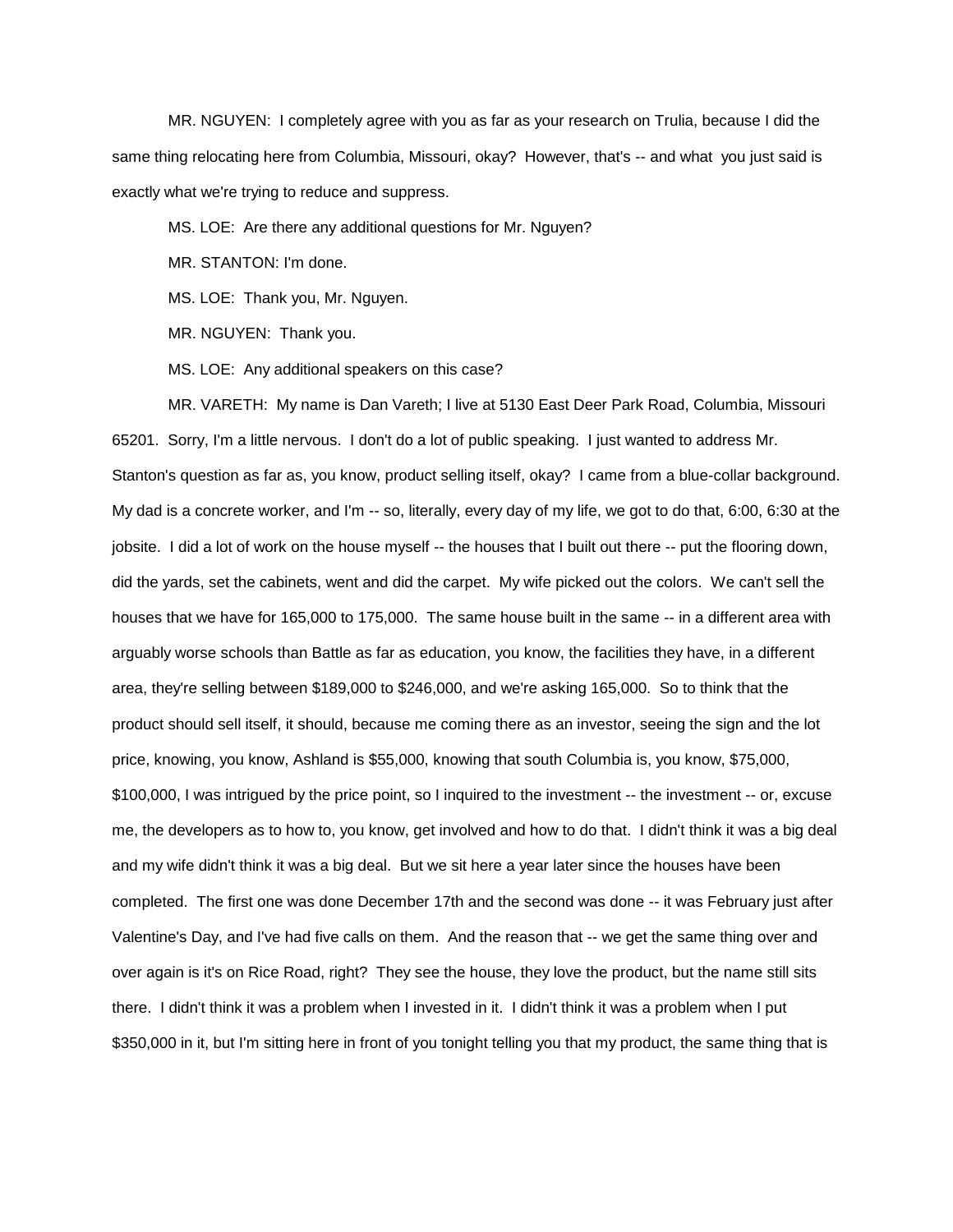in south Boone County, it's the same thing, if not better, because I put my heart in it, and my wife put her heart in it, and we can't sell it. So that's all I have to say.

MS. LOE: Thank you. Are there any questions for this speaker? I see none. Thank you.

MR. VARETH: Appreciate it.

MS. LOE: Any additional speakers?

MR. DRANE: My name is John Drane; I live at 7902 South Hillcreek Road, that's south of town. Four and a half years ago, I lived on Hidden Creek Court. That was 4110. It was where Hanover and Rice met. It was a little cul-de-sac right there where it met. We moved out of there four and a half years ago, my wife and I, because of the crime. We had gunshots going off all the time of night, not just the ones that were reported, you know. So we left there. We had a police chase through our cul-de-sac out there. I mean, it was a little rough area, you know. What these guys are trying to do is bring in more of a community, more people. You need more people out there. You've got to have more people out there. I think that will solve the issue of the crime north on that side. But it's just a -- it's just a name change, that's it. And I think it'll bring in more people, you know. If -- I wouldn't move back to Rice Road, but I would move to Geyser, but not back to Rice Road. That's all I have to say. Questions?

MS. LOE: Thank you. Any questions for this speaker? I see none. Thank you.

MR. DRANE: Thank you.

MS. LOE: Any more speakers on this case? Seeing none, we're going to close the public comment period.

# **PUBLIC HEARING CLOSED**

MS. LOE: Commissioner discussion? Ms. Russell?

MS. RUSSELL: Actually, I have a question for staff. If we deny this full-length name change, are they still able to change -- is the applicant still able to change that one million dollar -- that one little piece of road if they get 100 percent?

MR. SMITH: Yeah. So -- so this request is for a portion of Rice Road from Ballenger to Lake of the Woods. They don't have full ownership, so it has to go through public hearing. There is a -- part of the eastern half of what you see on the screen is owned by a very small number of owners, so I would say the likelihood they got full buy-in by all those owners would be greater. I would think that would be a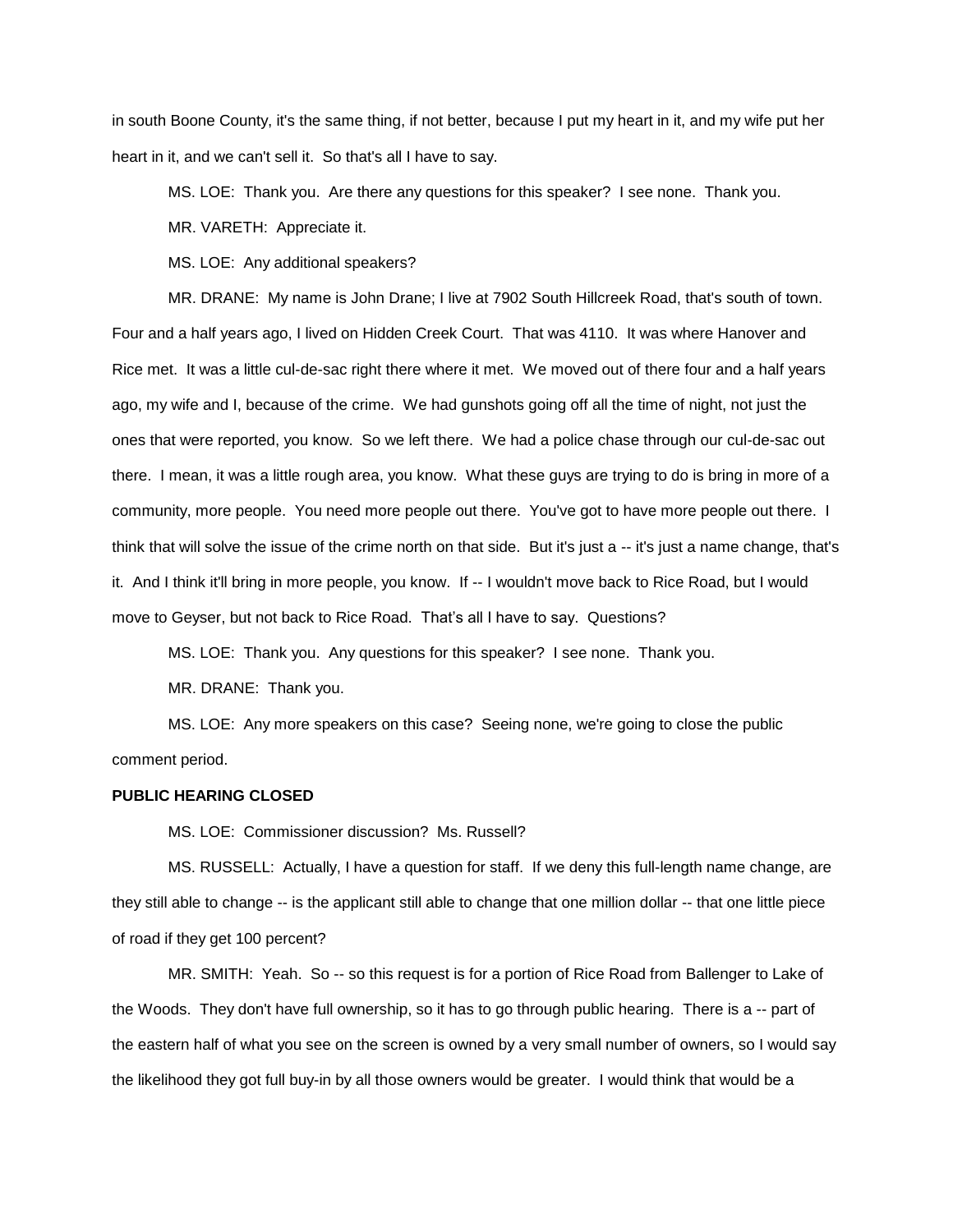separate request if they did that and they had 100 percent owner signoff on that, we would take that straight to City Council.

MS. RUSSELL: Okay. Thank you.

MR. SMITH: And staff would just review that, too, and have a separate recommendation. It would probably be similar to this. It would probably be a denial again there, just not to prejudge it, but this would be splitting a Rice Road in an area where it's basically in the middle of a neighborhood, and that was the direction we gave them when we first talked about this a couple of years ago. So -- and this request, too, just to make sure it's -- what you see on your screen is -- is about two-thirds of Rice, and there's another extra part to the west.

MS. RUSSELL: I was just asking about the -- the part they built in this Forest Hills, Aiden, Geyser area.

MR. SMITH: Correct.

MS. RUSSELL: Okay. Thank you.

MR. SMITH: Yeah.

MS. LOE: Additional comments? Mr. Smith?

MR. SMITH: Yeah. I just want to take the opportunity too, before anyone leaves, just to clarify that this will go to City Council, and there will be another public hearing at City Council, as well. And that would be December 16th, unless the schedule changes, but that would generally be the date it would be scheduled. It would be on the agenda for December 2nd, too, but that would generally just to accept the resolution to set the public hearing for December 16th, so the discussion would be December 16. So if you're looking to come to that one, I just wanted to make that note.

MR. ZENNER: And before you finalize your decision, based on Ms. Russell's comments, you have a request before you for a partial naming from Ballenger to Lake of the Woods. That request needs to be voted on, up or down. No alternative recommendations to this. As Mr. Smith just pointed out, any future desire to rename that portion of what is now known as Rice Road that is in the Forest Hills Subdivision is an entirely separate request. So please just, if you would, keep the recommendation to this particular request at hand so it doesn't get too confusing.

MS. RUSSELL: It was just an informational request.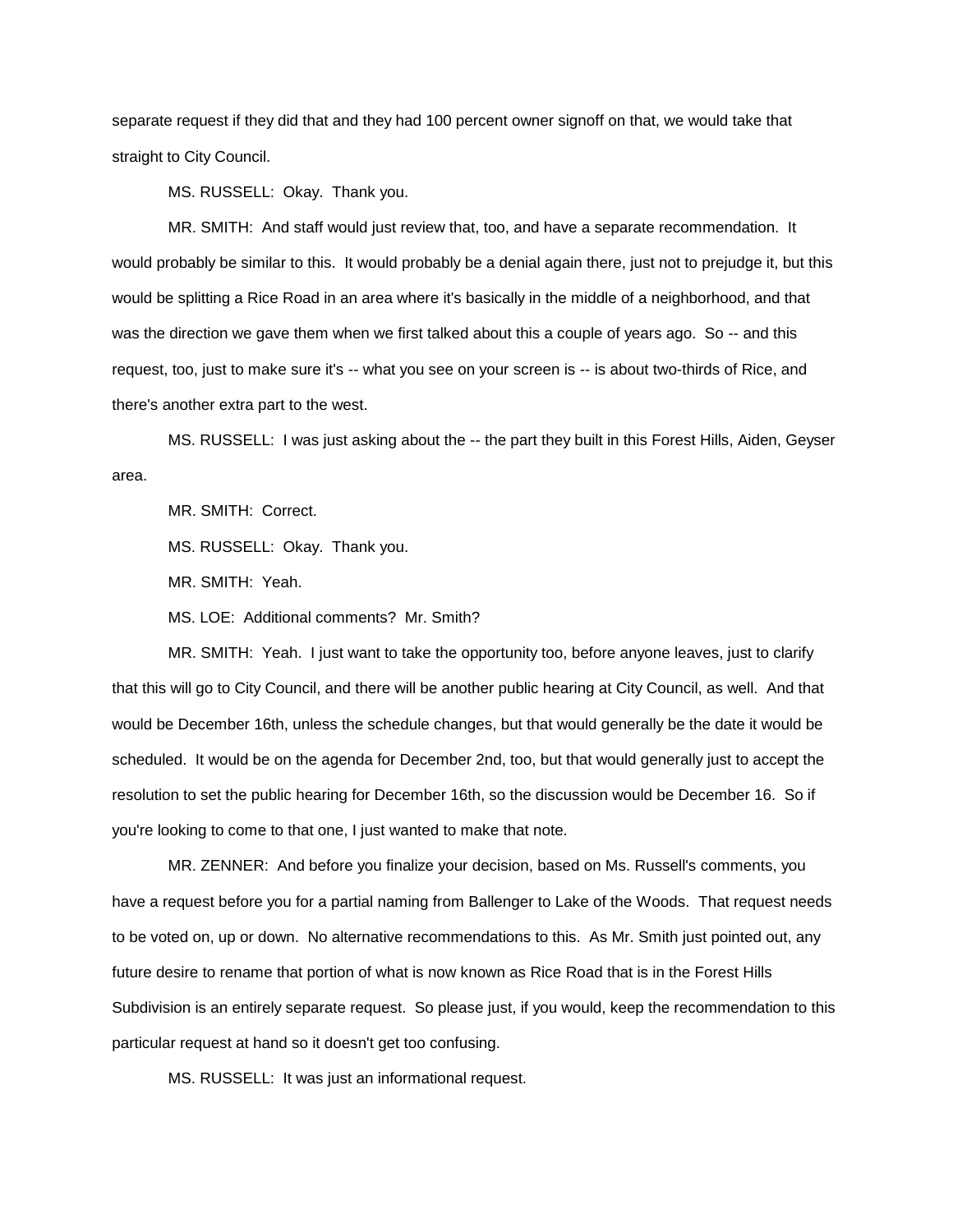MR. ZENNER: That's all right. I just wanted to clarify. Thank you.

MS. LOE: Mr. Smith, Mr. Farnen told us how many responses they had received, and we did see that in the letter. But does the staff have that on record at all? It looked like the City received no responses to their requests or their notices.

MR. ZENNER: We don't ask for responses as it relates to our mailings, ma'am.

MS. LOE: Correct.

MR. SMITH: We -- they were certified, so we had the receipt for the certified letters. So I have a number. I don't have it in front of me, but I have a number of -- of ones that did sign for those certified letters.

MS. LOE: But you -- the City has no verification that 88 percent of the residents along that --

MR. SMITH: Well, no. Mr. Farnen, with the application, had submitted basically petitions that we use a lot for this sort of thing --

MS. LOE: Okay.

MR. SMITH: -- where homeowners would sign on there. So we did look at those. I have no reason to believe that, you know, the signatures he got didn't equal up to 88 percent of the owners that he received responses back from, so -- and we, just so there's a number there, we had approximately 38 unique property owners along this stretch.

MS. LOE: Thank you. Ms. Burns?

MS. BURNS: And am I correct, Mr. Smith, in your staff report, you indicated that there would have been 100 percent of cooperation, it would have gone straight to City Council?

MR. SMITH: Correct.

MS. BURNS: But there was not 100 percent of cooperation, and that's why we're here tonight? MR. SMITH: Correct.

MS. BURNS: Thank you.

MS. LOE: Mr. MacMann?

MR. MACMANN: If there are no questions, I'd like to make a motion, but I will let you know I'm going to vote no, but I'm going to move in the affirmative. In the case of 237-2019, Rice Road street name change, I move that we go forward.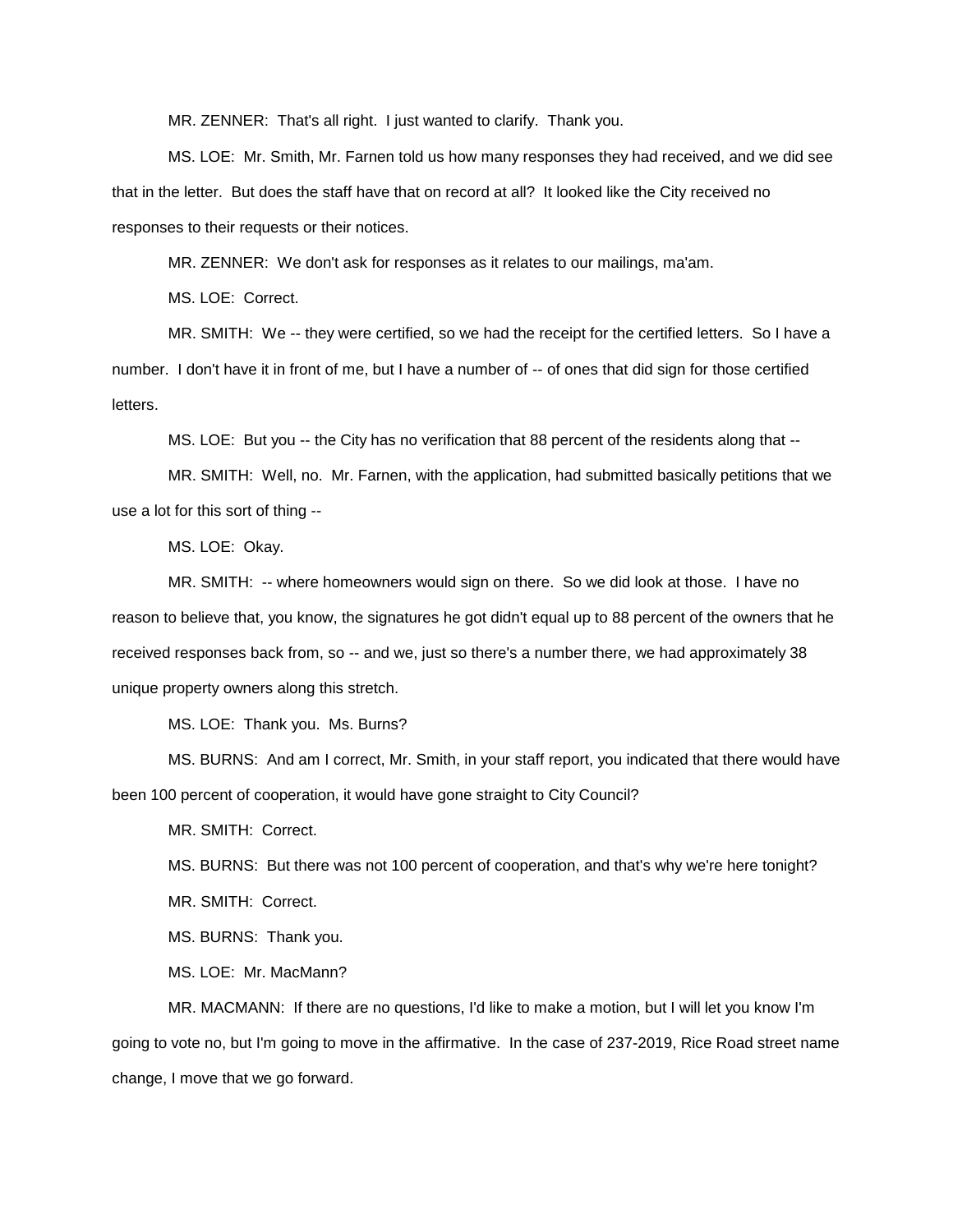MS. RUSSELL: Second.

MS. LOE: Second by Ms. Russell. We have a motion on the floor. Any discussion on that motion? Mr. Stanton?

MR. STANTON: So your motion is --

MR. LOE: To approve.

MR. MACMANN: My motion is to approve, but I am going to vote no.

MR. STANTON: So approve the change of the name?

MS. RUSSELL: Correct.

MR. STANTON: That's your motion?

MR. MACMANN: That's my motion. My vote will be the opposite of that, Mr. Stanton.

MR. STANTON: Got it.

MR. MACMANN: Just so the -- to be clear, our motions must be in the affirmative.

MR. STANTON: Got it.

MS. LOE: Or we try to make them in the affirmative.

MR. MACMANN: We try -- we try --

MS. RUSHING: We try. It's easier.

MR. MACMANN: We try to make them in the affirmative.

MS. LOE: I'm going to -- my comment is going to be that I'm going to support the motion because we do not have regulation on the books that does not permit someone to come forward and ask for a street name change. It does not require that street names may only be changed because there is a duplicate name. In fact, I don't think that's a very valid reason to request a street name change because the system doesn't allow duplicate street names to begin with. I think borrowing the county's rationale, while looking to them for reasonable justification makes sense, but I don't think we can look to them to regulate our decision, since -- if those regulations don't, in fact, apply to us in this case. So while I agree it would be good to have a standard operating practice, I believe staff has informed us we do not, in fact, have a standard operating practice in this case.

MR. ZENNER: Our standard operating practice is to rely upon Joint Communications and Joint Communications used to be a joint city-county agency. They are now an entity of the county and, as such,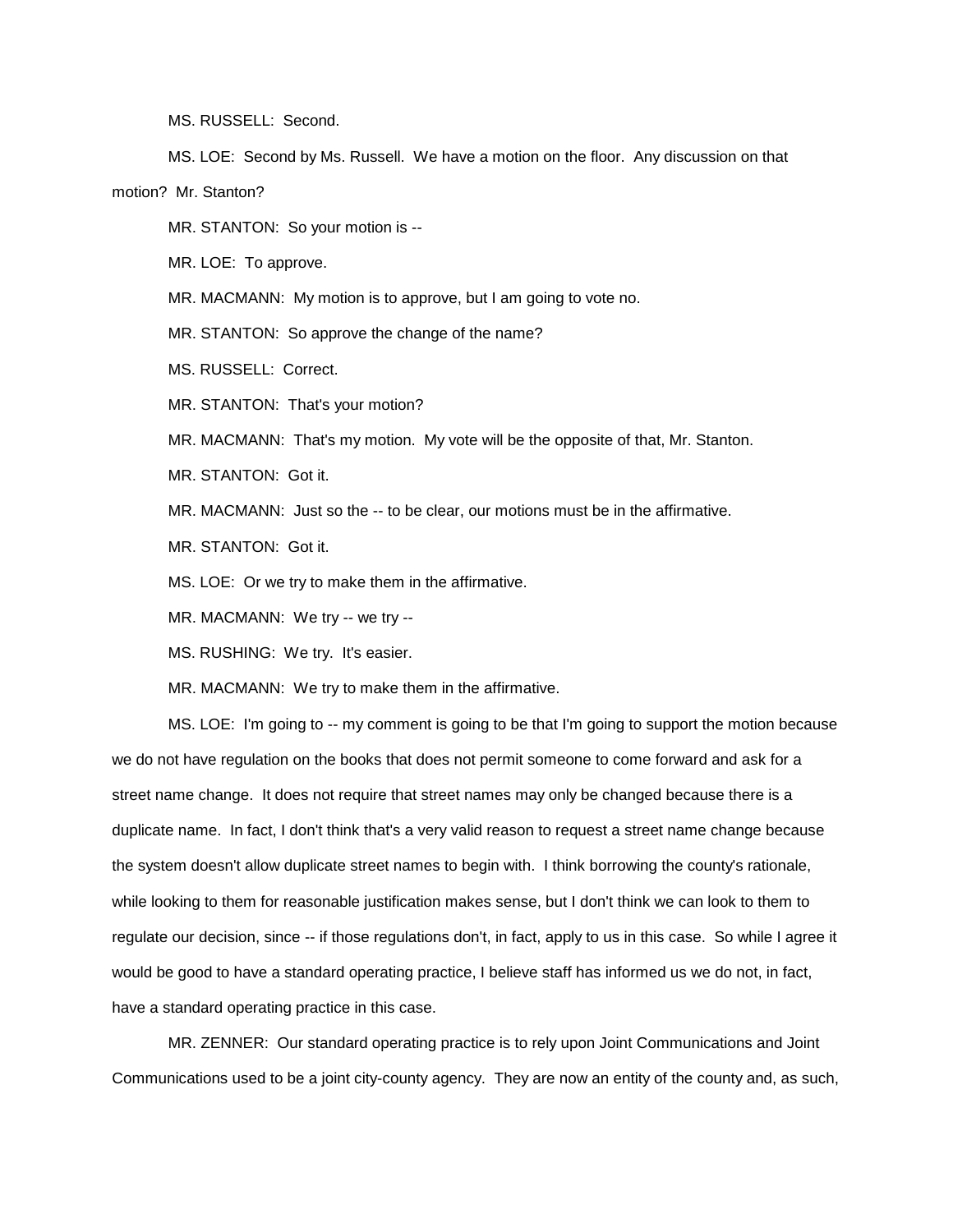we still rely upon Joint Communications and the regulations that they have as it relates to addressing an emergency dispatch.

MS. LOE: Correct. And they have approved this name.

MR. ZENNER: And they have approved the name, however, they also have an addressing and street name policy that we do also rely on even though the City Council is entitled to approve street naming and street name conventions as Council sees fit. The use of the street naming policy as it exists within Boone County and with Joint Communications as a part of the basis of this application is the only reference point that we have to go by other than what is in Chapter 24 of the City Code that defines this renaming process.

MS. LOE: Right. And I understand. And we cited several major street examples where the name changes, but there are numerous minor street examples. So there are a plethora of precedents where streets in Columbia do change name. And I -- I'm reticent to deny this name change based on the City not having more staunch requirements. If we do feel like we don't want to do this, I encourage us to create our own regulations to do so.

MR. ZENNER: And I would respectfully point out that the street naming conventions and the street names that we have within the City of Columbia's corporate limits that share multiple names on a continuous street segment were named before the existing policy that was worked on for approximately three to five years with Joint Communications as they were part of the City of Columbia was the direction to which the City was at one point working jointly with our partner to have adopted. And when that entity split and went to Boone County, so too went the desire to adopt a naming and addressing process that was more definitive. So we had engaged quite heavily in what is being used and referenced as the best practice that we have to rely on at this point. Can't control what has happened in other locations, and I would suggest to you that professionals that sat in our seats many moons ago would have probably cringed at the idea that AC, Grindstone, Vawter to Nifong or Nifong to Vawter is actually an existing street that has been considered acceptable. There are certain circumstances where you may have that, as Mr. Teddy pointed out, but, in general, not normally. There have been a lot of street name changes that have occurred in this City because of other political rational bases, and that is around the Douglass Park area, there's very great examples of why streets aren't contiguous because of racial-related issues at the time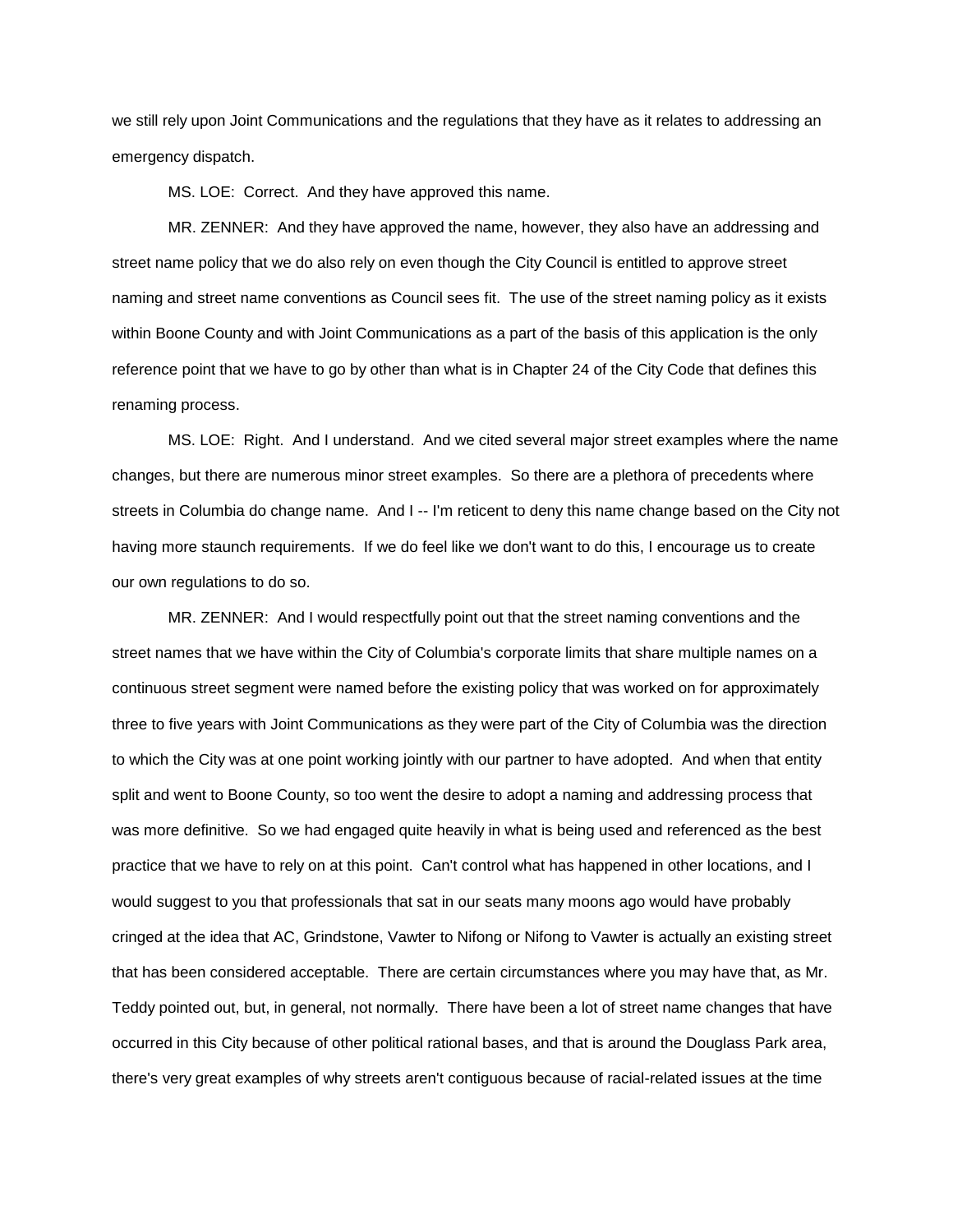that streets were extended or built. That's not how our policy exists. That's not how the policy that we would reference is that we refer addresses and refer street names to for consideration. We are trying to unitize across both the City and the County a unified addressing policy and naming convention and, over time, we hopefully will be there.

MS. LOE: Thank you, Mr. Zenner. And I do appreciate that. I just -- I feel that it's a bit subjective at the moment, and being I'm black and white and you guys know that. And, Mr. Johnson, I do sympathize. I personally would not like the street named for me, but I'm impressed that 88 percent of the population is supporting this, and I appreciate that, too. Any additional comments? Mr. MacMann?

MR. MACMANN: Just real quickly, my objections are not technical, just to be clear.

MS. LOE: With that, Ms. Burns, may we have a roll call, please?

MS. BURNS: Yes.

**Roll Call Vote (Voting "yes" is to recommend approval.) Voting Yes: Mr. Strodtman, Ms.** 

**Loe. Voting No: Mr. MacMann, Mr. Stanton, Ms. Rushing, Ms. Russell, Ms. Burns, Ms. Carroll. Motion fails 6-2.**

MS. BURNS: Seven to two -- six to two, motion fails.

MS. LOE: So recommendation for approval will not be forwarded.

MR. ZENNER: Recommendation will be forwarded for denial.

MS. LOE: Recommendation will be forwarded for denial. We get into our negatives here. That concludes our cases for the evening.

# **VI. PUBLIC COMMENTS**

MS. LOE: Any additional public comments? Seeing none.

# **VII. STAFF COMMENTS**

MR. ZENNER: Yes. Your next meeting will be on December 5th. And on that agenda, as we talked about this evening during work session, since we do not have a second meeting in the month of November, we do have several items on it. So your upcoming cases for the 5th include the following seven, a pretty good banner -- collection of uses, a lot of subdivision actions here. Something new that we haven't seen in a while, however, would like to point out that several of these are actually replats, but they're required under our Code to come to you since it's the first time the property is being platted. Rock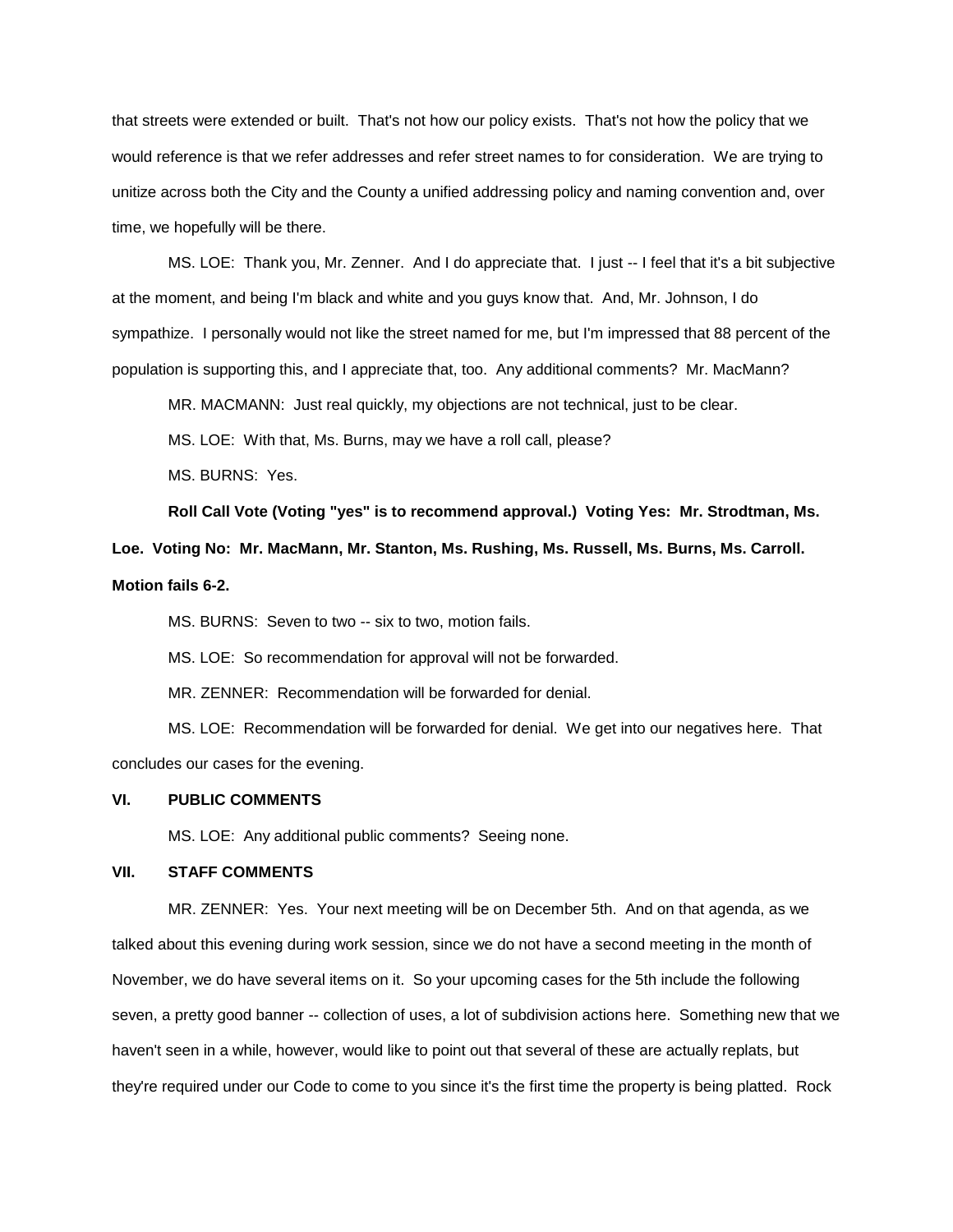Bridge Elementary, this is down at 163 and South Providence. This is the elementary school's property that has the appendage that ties into Rock Bridge Memorial Park. Moon Valley, this a property that is a single parcel off of Moon Valley Road just sandwiched in between East Broadway and Highway 63. This again -- this is also a replat of -- or a final plat for just one lot. Providence Walkway, Plat 1, with a set of design adjustments. This is the Columbia Housing Authority's property that is where the Blind Boone Building is and their administrative offices are. They are looking at doing a full redevelopment of that property for newer affordable housing structures, a full tear-down/rebuild, if I'm correct, and this final plat would allow for some consolidation of lots, as well as seeks to have some design adjustments as it relates to our UDC standards. And then Chapel Hill Meadows, this is Plat 2. This is at the corner of Louisville and Chapel Hill Road. This is property that is actually owned by the church, and I'm drawing a complete blank, and 30-some-odd lots, single-family subdivision that would actually surround the church itself that would be right on the corner of Chapel Hill and Louisville, and this is the church that's over in the King's Grant Subdivision just to the north of the new development at Westbury. Two public -- or three public hearings. We have the West Briarwood Lane rezoning request coming back. It is actually scheduled to have a new public information meeting on Tuesday of this coming week. We are waiting to get additional information as to revisions that request may have. We are aware that the applicant has sent out notices to the adjacent property owners to meet, which was one of the reasons for the delay. I just do not have the date of when that actual neighborhood meeting has either occurred or will occur before the December 5th meeting. Raising Canes, you all have probably heard a lot on the news about a new chicken joint coming into downtown. They are desirous to be there in front of Lucky's. I hate to say just a chicken joint. It's apparently a good chicken joint. They, however, would require a design adjustment in order to have the proposed drive-through. This is in the M-DT zoning district and, therefore, the conditional use is a necessity for a drive-through restaurant. This will be a first piece of an overall project. It is very likely that they will also have Board of Adjustment M-DT design variances that they are also going to require, so that will be coming before you. Hopefully, they'll bring chicken fingers with them and we can all test their product. If they're listening, please do. And then, of course, we have our street trees in the roadway. It will be dinner. This would be your pre-Christmas dinner. So -- and then we also have your street trees in the right-of-way to the chagrin of Ms. Loe since there were only five other ones here when we finally got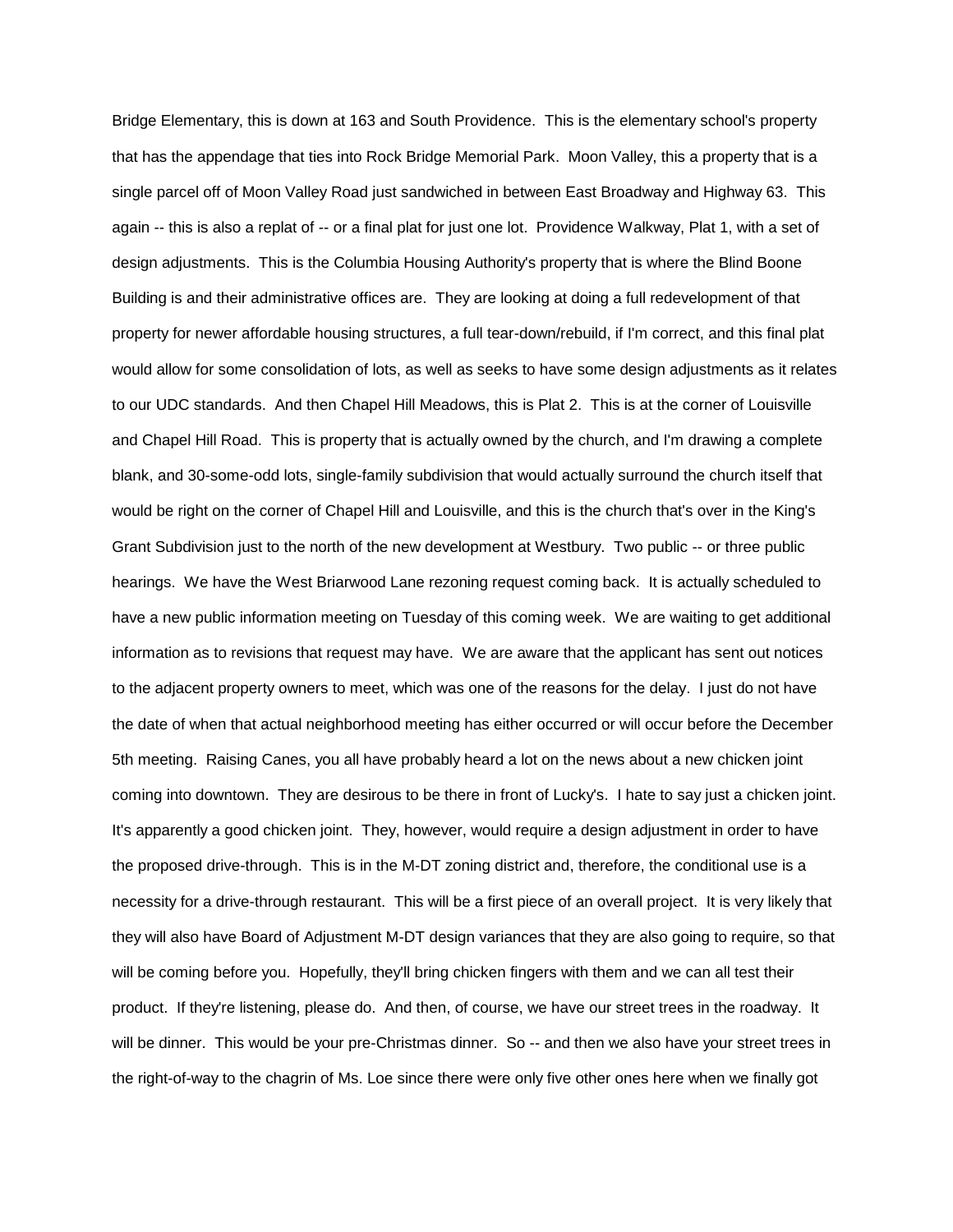the ordinance considered. We have prepared it. My understanding is is Steve Fritz, our City Arborist, and the Tree Board, we probably will have some guests from the Tree Board here to express either advice or sorrow, and that will then be able to be moved forward to City Council depending on if the Commission takes action. Just so you all know where we're talking about, the Rock Bridge Elementary School site there, 163 and South Providence; the Moon Valley property off of Moon Valley Road and to the north and west is where East Broadway is, and then immediately to the east is the U.S. 63 on-ramp right there at the overpass. Our Providence Walkway project, as I said, Blind Boone there is in the lower right-hand corner of that graphic, and then the administrative offices for CHA are to the north of the property along Providence Road. The Chapel Hill site, that is the overall acreage, very large tract of land. The church currently for the -- the church themselves is looking at positioning on the corner and then the development would go around the -- the residential development would go around in two cul-de-sac designs. And finally our last projects that we have on the agenda, the Broadway -- the Broadway/West Briarwood rezoning request, as you've seen previously, and then the Raising Cane site there in front of Lucky's just immediately to the south of the extension of Locust Street in downtown. And immediately to the south of that, just for some context, Complete Auto Care is the building that is immediately to the south of the subject site as it's been identified. Those are the upcoming cases with the overview in advance, and a little bit of humor on top of it. We will bring you back for a work session, as we discussed, items of interest as it relates to the comprehensive plan and its five-year update at your December 5th meeting, and we wish you a merry and hopefully not overstuffed Thanksgiving, and we will see you at the beginning of December.

MS. LOE: Thank you, Mr. Zenner.

## **VIII. COMMISSIONER COMMENTS**

## MS. LOE: Mr. Stanton?

MR. STANTON: I appreciate everybody's patience with the Rice issue. We'll probably run into this again. Redevelopment and uplifting the communities is a tough task, and it's unfortunate sometimes the pioneers get the most arrows, so a lot of, you know, the gentleman you heard that was building the houses there, yeah. It's tough at the beginning, but it gets better. And you can't shy away from it and try to act like the problems don't exist. You have to attack them head on. And I deal with affordable housing